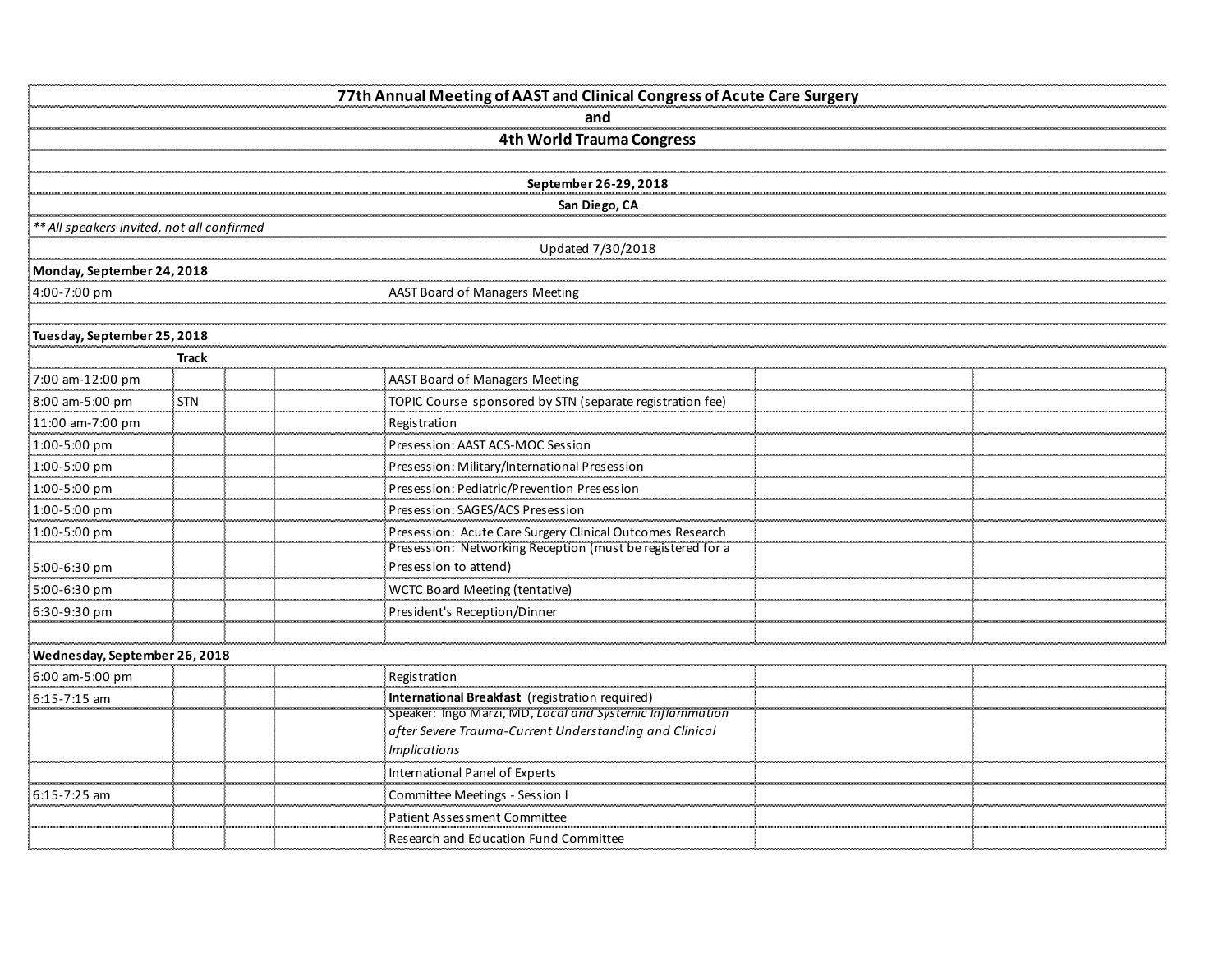|                   |            |       |                  | Geriatric/ACS Trauma Committee                                                                                             |                            |                            |
|-------------------|------------|-------|------------------|----------------------------------------------------------------------------------------------------------------------------|----------------------------|----------------------------|
|                   |            |       |                  | <b>Critical Care Committee</b>                                                                                             |                            |                            |
|                   |            |       |                  | Journals Oversight Committee                                                                                               |                            |                            |
| 7:00-8:30 am      |            |       |                  | Continental Breakfast                                                                                                      |                            |                            |
| 7:30-8:00 am      |            |       |                  | <b>Opening Session</b>                                                                                                     |                            |                            |
| 8:00-10:40 am     | STN        |       |                  | STN International Council Meeting/STN Committee                                                                            |                            |                            |
| 8:00-10:40 am     | AAST       | Paper | : Time           | Session I: Papers 1-8 Plenary                                                                                              | Presentei                  | Discussant                 |
|                   |            |       |                  | Moderator: Michael Rotondo, MD Recorder: Patrick Reilly, MD<br>ACS-COT VERIFICATION LEVEL AFFECTS TRAUMA CENTER            |                            |                            |
|                   |            |       |                  | MANAGEMENT OF PELVIC RING INJURIES AND PATIENT                                                                             |                            |                            |
|                   |            |       | 1 8:00-8:20 am   | <b>MORTALITY</b>                                                                                                           | Bryant Oliphant, MD, MBA   | Todd Costantini, MD        |
|                   |            |       |                  | <b>KETAMINE INFUSION FOR PAIN CONTROL IN ADULT PATIENTS</b>                                                                |                            |                            |
|                   |            |       |                  | WITH MULTIPLE RIB FRACTURES: RESULTS OF A RANDOMIZED<br><b>CONTROLLED TRIAL</b>                                            |                            |                            |
|                   |            |       | 2 8:20-8:40 am   | <b>CLEARING THE CERVICAL SPINE FOR PATIENTS WITH</b>                                                                       | Thomas Carver, MD          | David Spain, MD            |
|                   |            |       | 3 8:40-9:00 am   | DISTRACTING INJURIES: AN AAST MULTI-INSTITUTIONAL TRIAL                                                                    | Abid Khan, MD              | Kenji Inaba, MD            |
|                   |            |       |                  | THE EFFECTIVENESS OF THE 1994-2004 FEDERAL ASSAULT                                                                         |                            |                            |
|                   |            |       |                  | WEAPONS BAN IN CONTROLLING MASS SHOOTING DEATHS:                                                                           |                            |                            |
|                   |            |       | 4 9:00-9:20 am   | ANALYSIS OF OPEN-SOURCE DATA<br>NATIONWIDE ANALYSIS OF RESUSCITATIVE ENDOVASCULAR                                          | Charles DiMaggio, MPH, PhD | Ernest Moore, MD           |
|                   |            |       |                  | BALLOON OCCLUSION OF THE AORTA (REBOA) IN CIVILIAN                                                                         |                            |                            |
|                   |            |       | 5 9:20-9:40 am   | TRAUMA.                                                                                                                    | Bellal Joseph, MD          | Megan Brenner, MD, MSc     |
|                   |            |       |                  | MORTALITY OUTLIER HOSPITALS AND IMPROVING THE QUALITY                                                                      |                            |                            |
|                   |            |       | 6 9:40-10:00 am  | OF CARE IN EMERGENCY GENERAL SURGERY<br>VARIATION IN MISSED READMISSIONS AFTER APPENDICITIS.                               | Robert Becher, MD          | Shahid Shafi, MD, MPH, MBA |
|                   |            |       |                  | NATIONAL ANALYSIS INCLUDING READMISSION TO A DIFFERENT                                                                     |                            |                            |
|                   |            |       | 7:10:00-10:20 am | <b>HOSPITAL</b>                                                                                                            | Rishi Rattan, MD           | Christopher Dente, MD      |
|                   |            |       |                  | MANAGEMENT OF ADHESIVE SMALL BOWEL OBSTRUCTION: A                                                                          |                            |                            |
|                   |            |       | 8 10:20-10:40 am | DISTINCT PARADIGM SHIFT IN THE UNITED STATES                                                                               | Kazuhide Matsushima, MD    | Martin Zielinski, MD       |
| 10:40-11:40 am    | <b>WTC</b> |       |                  | Session II: WTC Panel I                                                                                                    |                            |                            |
|                   |            |       |                  | <b>Hemorrhage Control for Complex Pelvic Fractures</b>                                                                     |                            |                            |
|                   |            |       |                  | Moderators: Ingo Marzi, MD and Clay Cothren Burlew, MD                                                                     |                            |                            |
|                   |            |       |                  | Panelists: Ingo Marzi, MD, Role of Fixation; Clay Cothren<br>Burlew, MD, Role of Pelvic Packing; Ryosuke Usui, MD, Role of |                            |                            |
|                   |            |       |                  | Endovascular Techniques                                                                                                    |                            |                            |
| 11:40-11:50 am    |            |       |                  | <b>Break</b>                                                                                                               |                            |                            |
|                   |            |       |                  | Session III: AAST's President's Address                                                                                    |                            |                            |
| 11:50 am-12:50 pm | AAST       |       |                  | <b>Execute on the Vision: Pyramids and Mirages in Shifting</b>                                                             |                            |                            |
|                   |            |       |                  | <b>Sands</b>                                                                                                               |                            |                            |
|                   |            |       |                  | Michael F. Rotondo, MD                                                                                                     |                            |                            |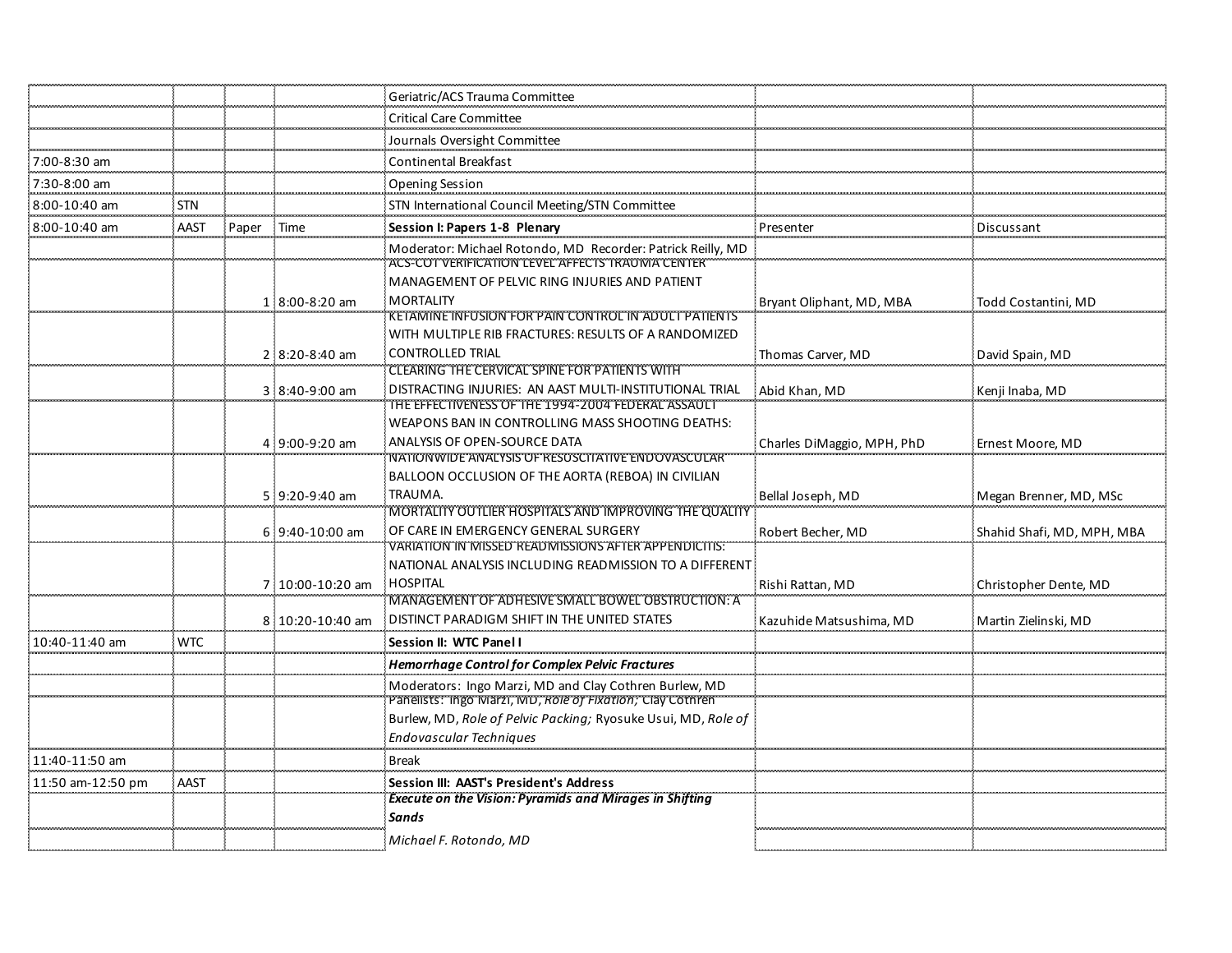|                  |            |                 | <b>Back to Basics: The Nuts and Bolts of Buidling your Trauma</b>                                                                               |                            |                       |
|------------------|------------|-----------------|-------------------------------------------------------------------------------------------------------------------------------------------------|----------------------------|-----------------------|
| 1:00-5:00 pm     | <b>STN</b> |                 | Center                                                                                                                                          |                            |                       |
|                  |            |                 | A. Basic Trauma Registry Needs - Susan Auerbach, MSH, RHIA                                                                                      |                            |                       |
|                  |            |                 | B. Leadership Skills - Cindy Blank-Reid, MSN, RN                                                                                                |                            |                       |
|                  |            |                 | C. Starting a Performance Improvement Program - Sean Elwell,                                                                                    |                            |                       |
|                  |            |                 | MSN, RN and Heidi Hotz, BSN, RN                                                                                                                 |                            |                       |
|                  |            |                 | D. Nursing and Physician Education Standards - Sarah Mattock,                                                                                   |                            |                       |
|                  |            |                 | MSN, RN and Linda Reinhart, MSN, RN                                                                                                             |                            |                       |
| $1:00 - 2:15$ pm | AAST       |                 | Session IV: AAST Lunch Sessions (6)                                                                                                             |                            |                       |
|                  |            |                 | How to Plan a Successful Peer-Reviewed Manuscript: Avoiding                                                                                     |                            |                       |
|                  |            | LSI             | Errors Before Submission                                                                                                                        |                            |                       |
|                  |            | LS II           | SBO: OR Before Sunset or Let the Sun Set?                                                                                                       |                            |                       |
|                  |            |                 | Simulation Training for Civilian and Military Trauma: Advances                                                                                  |                            |                       |
|                  |            | LS III          | and Challenges                                                                                                                                  |                            |                       |
|                  |            |                 | Controversy or Common-Sense? Regionalization of Emergency                                                                                       |                            |                       |
|                  |            | LS IV           | <b>General Surgery</b>                                                                                                                          |                            |                       |
|                  |            |                 | Grassroots Legislative Advocacy: A Story is Worth 181 Votes                                                                                     |                            |                       |
|                  |            | LS V            | "The World is Run by Those Who Show Up"                                                                                                         |                            |                       |
|                  |            |                 | Post Intensive Care Syndrome (PICS), The Underappreciated ICU                                                                                   |                            |                       |
|                  |            | LS VI           | Morbidity                                                                                                                                       |                            |                       |
| 2:00-2:15 pm     |            |                 | Break in Exhibit Hall                                                                                                                           |                            |                       |
| 2:15-4:55 pm     | AAST       |                 | Session V: Papers 9-16 Trauma Systems                                                                                                           | Presenter                  | Discussant            |
|                  |            |                 | Moderator: Martin Croce, MD Recorder: Robert Winchell, MD<br>"לאוד שטעט אט אס איז "טעטאל" און דעם אט איז דעם אט איז דעם אט איז דעם אט איז דעם א |                            |                       |
|                  |            |                 | FROM INTERFACILITY TRANSFER TO A HIGHER LEVEL TRAUMA                                                                                            |                            |                       |
|                  |            |                 | CENTER FOLLOWING INITIAL PRESENTATION FROM A LOWER                                                                                              |                            |                       |
|                  |            | 9 2:15-2:35 pm  | LEVEL TRAUMA CENTER                                                                                                                             | Christopher Tignanelli, MD | Jason Sperry, MD, MPH |
|                  |            |                 | DEVELOPMENT OF A GIS-BASED APPROACH FOR THE                                                                                                     |                            |                       |
|                  |            | 10:2:35-2:55 pm | <b>QUANTITATIVE ANALYSIS OF TRAUMA CENTER ACCESS</b>                                                                                            | Robert Winchell, MD        | Frederick Rogers, MD  |
|                  |            |                 | AVOIDING CRIBARI GRIDLOCK 2. THE STANDARDIZED TRIAGE                                                                                            |                            |                       |
|                  |            |                 | ASSESSMENT TOOL (STAT) OUTPERFORMS THE CRIBARI MATRIX                                                                                           |                            |                       |
|                  |            |                 | METHOD (CMM). A REPLICATION STUDY IN 35 ADULT AND                                                                                               |                            |                       |
|                  |            | 11 2:55-3:15 pm | PEDIATRIC TRAUMA CENTERS.                                                                                                                       | Jacob Roden-Foreman, BA    | James Davis, MD       |
|                  |            |                 | Effect of Damage Control Laparotomy on Major Abdominal                                                                                          |                            |                       |
|                  |            |                 | Complications and Lengths of Stay: a Propensity Score                                                                                           |                            |                       |
|                  |            | 12 3:15-3:35 pm | Matching and Bayesian Analysis<br>IRAUMA SISTEM RESUURCE PRESERVATION. A SIMPLE SCENE                                                           | John Harvin, MD            | Peter Rhee, MD, MPH   |
|                  |            |                 | TRIAGE TOOL CAN REDUCE HELICOPTER EMERGENCY MEDICAL                                                                                             |                            |                       |
|                  |            |                 | SERVICES (HEMS) OVER-UTILIZATION IN A STATE TRAUMA                                                                                              |                            |                       |
|                  |            | 13 3:35-3:55 pm | <b>SYSTEM</b>                                                                                                                                   | Pascal Udekwu, MD, MBA     | Mark Gestring, MD     |
|                  |            |                 | LONG-TERM OUTCOMES AFTER SINGLE-LOOK TRAUMA                                                                                                     |                            |                       |
|                  |            | 14 3:55-4:15 pm | LAPAROTOMY: A LARGE POPULATION-BASED STUDY                                                                                                      | Jason Bowie, MD            | Adil Haider, MD, MPH  |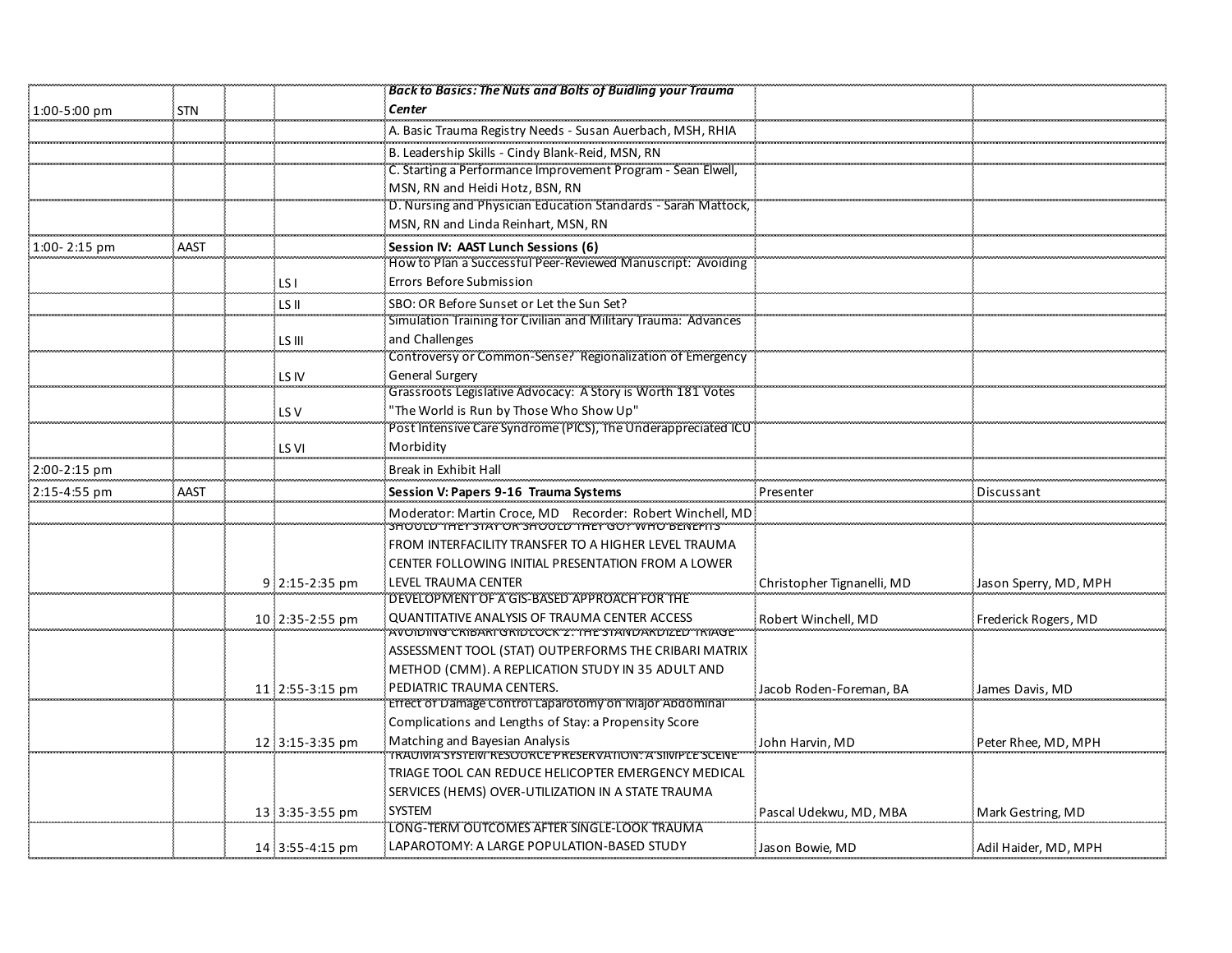|                              |                     |                       | PRE-HOSPITAL TOURNIQUET USE IN PENETRATING EXTREMITY                               |                       |                       |
|------------------------------|---------------------|-----------------------|------------------------------------------------------------------------------------|-----------------------|-----------------------|
|                              |                     |                       | TRAUMA: DECREASED BLOOD TRANSFUSIONS AND LIMB                                      |                       |                       |
|                              |                     | 15:4:15-4:35 pm       | <b>COMPLICATIONS</b>                                                               | Alison Smith, MD, PhD | Joseph DuBose, MD     |
|                              |                     |                       | What is the Best Surgical Management for Duodenal Trauma? A                        |                       |                       |
|                              |                     | 16 4:35-4:55 pm       | Panamerican Trauma Society (PTS) Multi-CenterTrial                                 | Paula Ferrada, MD     | Gregory Jurkovich, MD |
| 5:00-6:00 pm                 | <b>WTC</b>          |                       | <b>Session VI: WTC Panel II</b>                                                    |                       |                       |
|                              |                     |                       | Traumatic Coagulopathy: Is It All the Same?                                        |                       |                       |
|                              |                     |                       | Moderator: Yasuhiro Otomo, MD, PhD and Mitchell Cohen,<br>MD                       |                       |                       |
|                              |                     |                       | Panensts: Radko Komadina, Mo, Europeun Breeding                                    |                       |                       |
|                              |                     |                       | Guidelines; DIC or Trauma-Induced Coagulopathy: Western                            |                       |                       |
|                              |                     |                       | Perspectives: Bryan Cotton, MD, Eastern Perspective: Yasuhiro                      |                       |                       |
|                              |                     |                       | Otomo, MD, PhD                                                                     |                       |                       |
| 5:00-7:30 pm                 |                     |                       | Exhibits Open                                                                      |                       |                       |
| 6:00-7:30 pm                 | AAST/<br><b>WTC</b> |                       | <b>Session VII: AAST/WTC Posters</b>                                               |                       |                       |
|                              |                     | Session I             | Trauma Systems: Brian Eastridge, MD and Joseph Rappold, MD                         |                       |                       |
|                              |                     | Session II            | Neurotrauma: Jose Pascual, MD and William Chiu, MD                                 |                       |                       |
|                              |                     | Session III           | REBOA: Erik Barquist, MD and Joseph DuBose, MD                                     |                       |                       |
|                              |                     | Session IV            | Pediatric Trauma: Richard Falcone, MD and David Nortrica, MD                       |                       |                       |
|                              |                     | Session V             | Imaging: Stephen Barnes, MD and Jay Doucet, MD, MSc                                |                       |                       |
|                              |                     | Session VI            | Critical Care: Pauline Park, MD and Christopher Michetti, MD                       |                       |                       |
|                              |                     | Session VII           | Military: Joseph Galante, MD and Jennifer Gurney, MD                               |                       |                       |
|                              |                     | Session VIII          | Coagulation: Grant Bochicchio, MD and Jay Johannigman, MD                          |                       |                       |
|                              |                     | Session IX            | Geriatric: Anne Mosenthal, MD and Jay Yelon, MD                                    |                       |                       |
|                              |                     | Session X             | Firearm/Prevention: Kimberly Joseph, MD and Keith Clancy, MD                       |                       |                       |
|                              |                     | Session XI            | EGS: Marie Crandall, MD, MPH and Ajai Malhotra, MD                                 |                       |                       |
|                              |                     | Session XII           | Abdominal Injury: Juan Duchesne, MD and Robert Mackersie, MD                       |                       |                       |
|                              |                     | Session XIII          | Outcomes: Daniel Holena, MD and Michel Aboutanos, MD                               |                       |                       |
|                              |                     | Session XIV           | Torso Trauma: David Livingston, MD and David Blake, MD                             |                       |                       |
|                              |                     | WTC Session I         | International Trauma Care: Peep Talving, MD and Walter Biffl, MD                   |                       |                       |
|                              |                     | <b>WTC Session II</b> | Challenging Cases from Around the World: Marcelo Ribeiro, MD and Mayur Narayan, MD |                       |                       |
| 6:30 - 8:00 pm               |                     |                       | JTACS Editorial Board Meeting                                                      |                       |                       |
| 8:00-10:00 am                |                     |                       | <b>JTACS Reception</b>                                                             |                       |                       |
|                              |                     |                       |                                                                                    |                       |                       |
| Thursday, September 27, 2018 |                     |                       |                                                                                    |                       |                       |
| 6:15-7:15 am                 |                     |                       | Medical Student/Resident/In-Training Fellow Breakfast (registration required)      |                       |                       |
|                              |                     |                       | Moderator and Speaker: Martin Croce, MD                                            |                       |                       |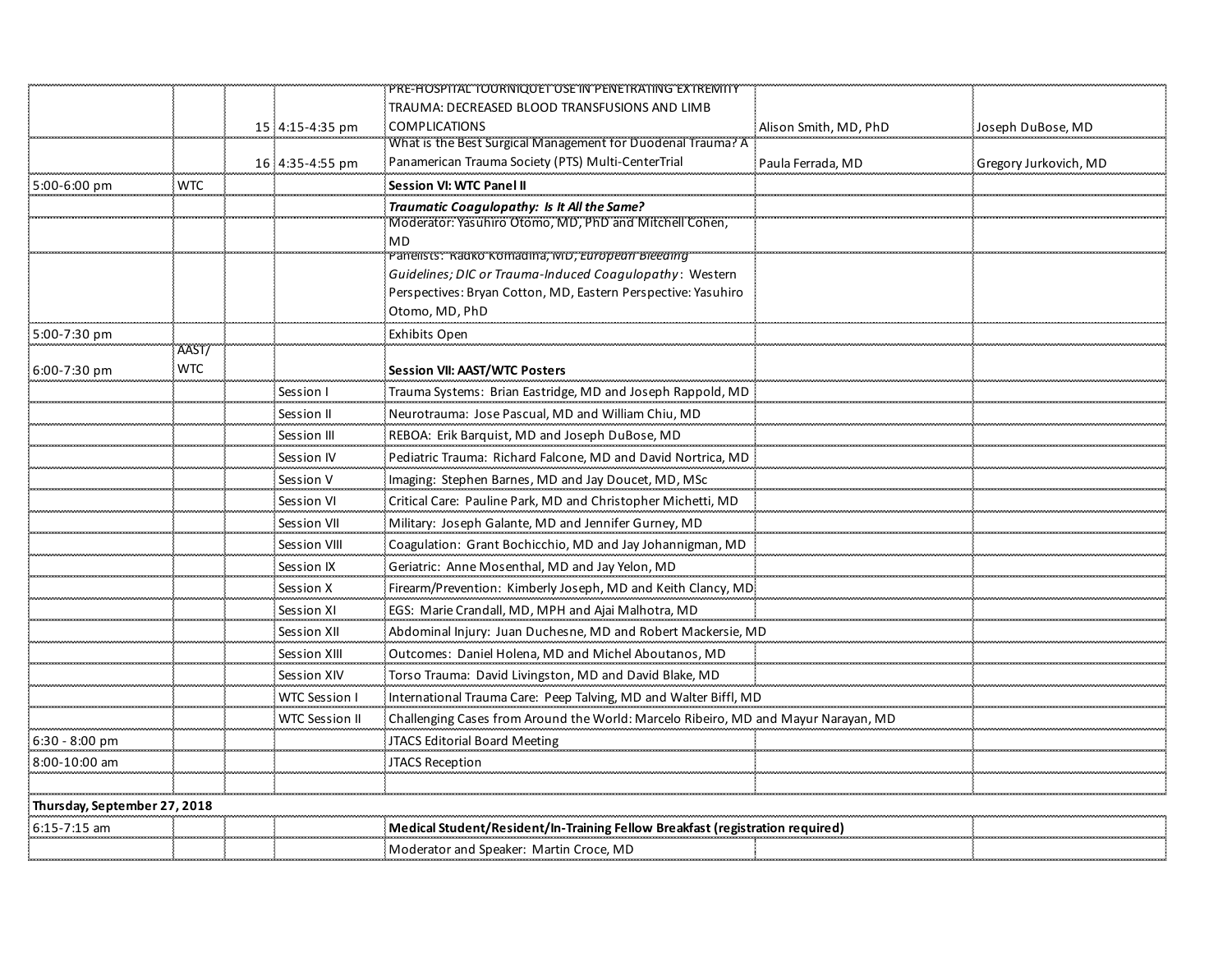| 6:15-7:15 am     |            |                  | <b>Committee Meetings II</b>                                                                                    |                                            |  |
|------------------|------------|------------------|-----------------------------------------------------------------------------------------------------------------|--------------------------------------------|--|
|                  |            |                  | International Relations Committee                                                                               |                                            |  |
|                  |            |                  | Pediatric Trauma Surgery Committee                                                                              |                                            |  |
|                  |            |                  | <b>Communications Committee</b>                                                                                 |                                            |  |
|                  |            |                  | Acute Care Surgery Committee                                                                                    |                                            |  |
|                  |            |                  | <b>Disaster Committee</b>                                                                                       |                                            |  |
|                  |            |                  | HealthCare Economics Committee                                                                                  |                                            |  |
|                  |            |                  | Pallative Care Ad Hoc Committee                                                                                 |                                            |  |
| $6:15 - 7:15$ am | <b>WTC</b> |                  | <b>Session VIII: WTC I Sessions</b>                                                                             |                                            |  |
|                  |            |                  | Each session includes one 12 minute keynote and five 8 minute                                                   |                                            |  |
|                  |            |                  | abstracts                                                                                                       |                                            |  |
|                  |            |                  |                                                                                                                 | Sponsored by Australasian Trauma           |  |
|                  |            | WTC 1            | <b>Resuscitation</b><br>Moderators: John Cook-Jong Lee, MD, PhD and Michael Parr,                               | Society                                    |  |
|                  |            |                  | MD                                                                                                              |                                            |  |
|                  |            |                  | Keynote: Michael Parr, MD, Management of Traumatic Cardiac                                                      |                                            |  |
|                  |            |                  | Arrest                                                                                                          |                                            |  |
|                  |            |                  |                                                                                                                 | Sponsored by the Eastern                   |  |
|                  |            |                  |                                                                                                                 | Association for the Surgery of             |  |
|                  |            | WTC <sub>2</sub> | <b>Quality</b>                                                                                                  | Trauma                                     |  |
|                  |            |                  | Moderator: Michel Aboutanos, MD and Bruce Crookes, MD                                                           |                                            |  |
|                  |            |                  | Keynote: Bruce Crookes, MD, Quality in Trauma Care:                                                             |                                            |  |
|                  |            |                  | Navigating the Perfect Storm                                                                                    |                                            |  |
|                  |            |                  |                                                                                                                 | Sponsored by Japanese Association          |  |
|                  |            | WTC <sub>3</sub> | <b>Innovative Care</b>                                                                                          | for the Surgery of Trauma (JAST)           |  |
|                  |            |                  | Moderator: Hayato Kurihara, MD and Takahiro Kinoshita, MD                                                       |                                            |  |
|                  |            |                  | Keynote: Takahiro Kinoshita, MD, Hybrid ER                                                                      |                                            |  |
|                  |            |                  |                                                                                                                 | Sponsored by PanAmerican Trauma<br>Scoiety |  |
|                  |            | WTC <sub>4</sub> | <b>Critical Care</b>                                                                                            |                                            |  |
|                  |            |                  | Moderator: Ajai Malhotra, MD and Akio Kimura, MD<br>Keynote: Thomas Scalea, MD, Acute Resuscitation Unit: Added |                                            |  |
|                  |            |                  | Value Over ICU?                                                                                                 |                                            |  |
|                  |            |                  |                                                                                                                 | Sponsored by German Trauma                 |  |
|                  |            | WTC <sub>5</sub> | Polytrauma/Ortho                                                                                                | Society (DGU)                              |  |
|                  |            |                  | Moderator: Marius Keel, MD and Bertil Bouillon, MD                                                              |                                            |  |
|                  |            |                  | Keynote: Bertil Bouillon, MD, S3 Polytrauma Guideline                                                           |                                            |  |
|                  |            |                  | Germany                                                                                                         |                                            |  |
|                  |            |                  |                                                                                                                 | Sponsored by European Society for          |  |
|                  |            |                  |                                                                                                                 | Trauma and Emergency Surgery<br>(ESTES)    |  |
|                  |            | WTC 6            | <b>Geriatrics</b>                                                                                               |                                            |  |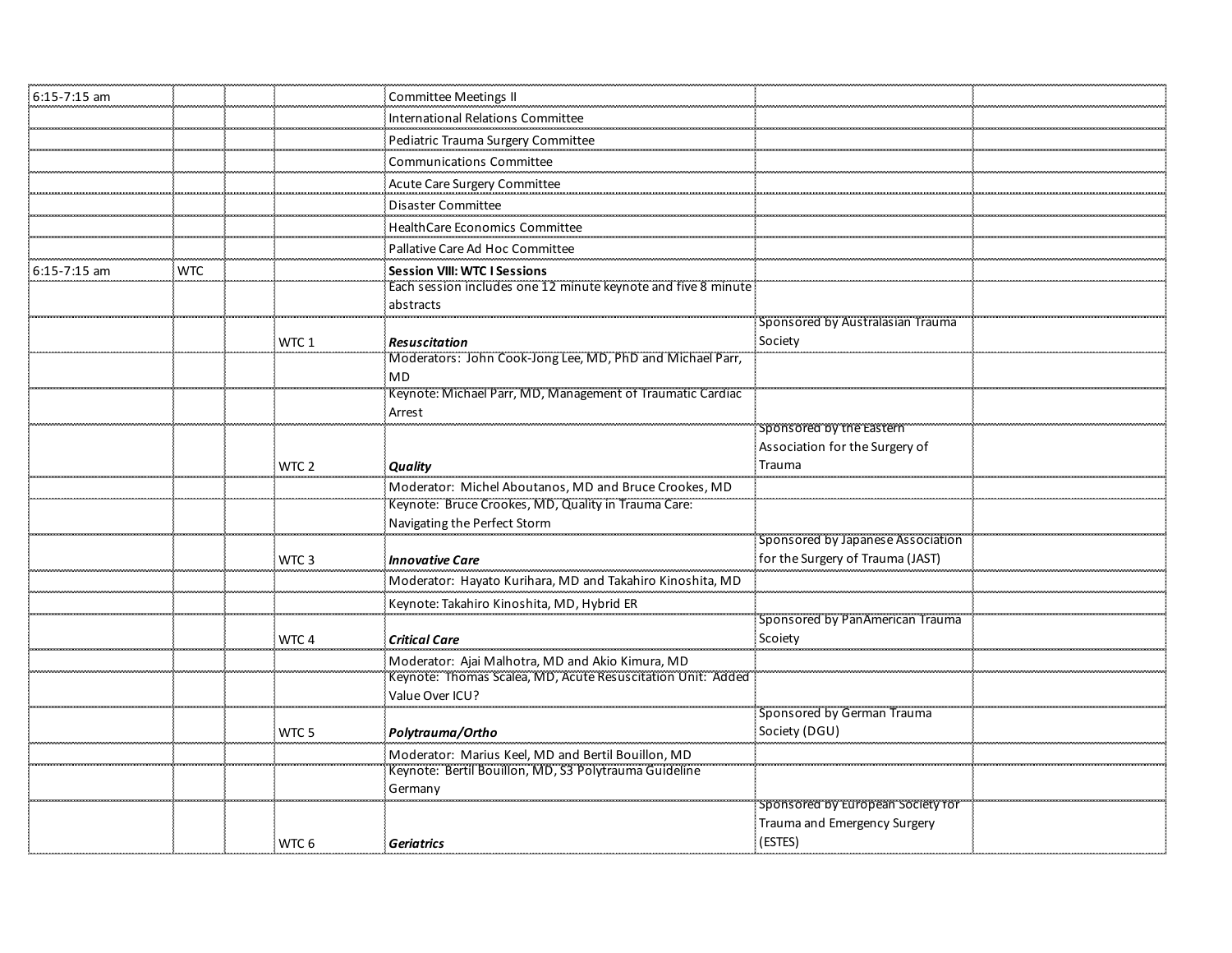|                 |            |                 | Moderator: Ingo Marzi, MD and Christoph Josten, MD                                                         |                               |                     |
|-----------------|------------|-----------------|------------------------------------------------------------------------------------------------------------|-------------------------------|---------------------|
|                 |            |                 | Keynote: Christoph Josten, MD, The New Classification of                                                   |                               |                     |
|                 |            |                 | Fragility Fractures of the Pelvis                                                                          |                               |                     |
|                 |            |                 |                                                                                                            | Sponsored by World Society of |                     |
|                 |            | WTC 7           | <b>Emergency General Surgery</b>                                                                           | Emergency Surgery (WSES)      |                     |
|                 |            |                 | Moderator: Mauro Zago, MD and Salomone Di Saverio, MD                                                      |                               |                     |
|                 |            |                 | Keynote: Salomone Di Saverio, MD, Acute Appendicitis GL                                                    |                               |                     |
|                 | <b>STN</b> |                 | International Nursing Panel - Trauma Care in My Corner of the<br>World                                     |                               |                     |
|                 |            |                 | Moderator: Knut Magne Kolstadbraaten, RN                                                                   |                               |                     |
|                 |            |                 | Europe, South America, Asia, Africa, Oceania, North America                                                |                               |                     |
| 7:00 am-3:00 pm |            |                 | <b>Exhibits Open</b>                                                                                       |                               |                     |
| 7:00-8:30 am    |            |                 | Continental Breakfast in Exhibit Hall                                                                      |                               |                     |
| 7:00-4:00 pm    |            |                 | Registration Open                                                                                          |                               |                     |
| 7:00 am-5:00 pm |            |                 | Donor Lounge Open                                                                                          |                               |                     |
| 7:30-8:30 am    | <b>STN</b> |                 | A World Wide Issue-Family Violence                                                                         |                               |                     |
|                 |            |                 | Presenter: Helen Jowett, RN, Australian Trauma Nurses                                                      |                               |                     |
| 7:30-8:50 am    | AAST       |                 | Session IX: Paper 17-20 Plenary Session                                                                    | Presenter                     | Discussant          |
|                 |            |                 | Moderator: R. Lawrence Reed, MD Recorder: Preston Miller, MD                                               |                               |                     |
|                 |            |                 | THE ECONOMIC FOOTPRINT OF ACUTE CARE SURGERY IN THE<br>UNITED STATES: IMPLICATIONS FOR SYSTEMS DEVELOPMENT |                               |                     |
|                 |            | 17:7:30-7:50 am | HOW MUCH GREEN DOES IT TAKE TO BE ORANGE?"                                                                 | Kristan Staudenmayer, MD, MSc | David Hoyt, MD      |
|                 |            |                 | DETERMINING COST ASSOCIATED WITH TRAUMA CENTER                                                             |                               |                     |
|                 |            | 18 7:50-8:10 am | <b>READINESS</b>                                                                                           | Dennis Ashley, MD             | John Fildes, MD     |
|                 |            |                 | MEDICAID EXPANSION ASSOCIATED WITH INCREASED ACCESS                                                        |                               |                     |
|                 |            | 19 8:10-8:30 am | TO POST-DISCHARGE CARE FOR TRAUMA PATIENTS                                                                 | John Scott, MD, MPH           | Andrew Bernard, MD  |
|                 |            |                 | ASSOCIATION BETWEEN LENGTH OF STAY AND ACCESS TO POST-                                                     |                               |                     |
|                 |            |                 | ACUTE CARE: CHALLENGES WITH DISPOSITION AND THE                                                            |                               |                     |
|                 |            | 20 8:30-8:50 am | <b>IMPACT ON INPATIENT COSTS</b>                                                                           | Lisa Knowlton, MD, MPH        | Jay Doucet, MD, MSc |
| 8:30-9:30 am    | <b>STN</b> |                 | Injury-A Neglected Global Health Priority                                                                  |                               |                     |
|                 |            |                 | Speaker: Rochelle Dicker, MD                                                                               |                               |                     |
| 8:50-10:00 am   |            |                 | <b>Session X: AAST Panel</b>                                                                               |                               |                     |
|                 |            |                 | How Should we Position Acute Care Surgery in the Landscape<br>of Healthcare Economics?                     |                               |                     |
|                 |            |                 | Moderators: Joseph Minei, MD, MBA and Kristan                                                              |                               |                     |
|                 |            |                 | Staudenmayer, MD, M.Sc.                                                                                    |                               |                     |
|                 |            |                 | Topics: Setting the Stage - US Economics Trenas, The Devil is                                              |                               |                     |
|                 |            |                 | in the Details - What is Affecting Our Practice Now, and Local                                             |                               |                     |
|                 |            |                 | Economics-Advocating Value and Meeting Local Need                                                          |                               |                     |
| 10:00-11:00 am  | <b>STN</b> |                 | Neuro Trauma Care-The Amazing Race to Save Lives                                                           |                               |                     |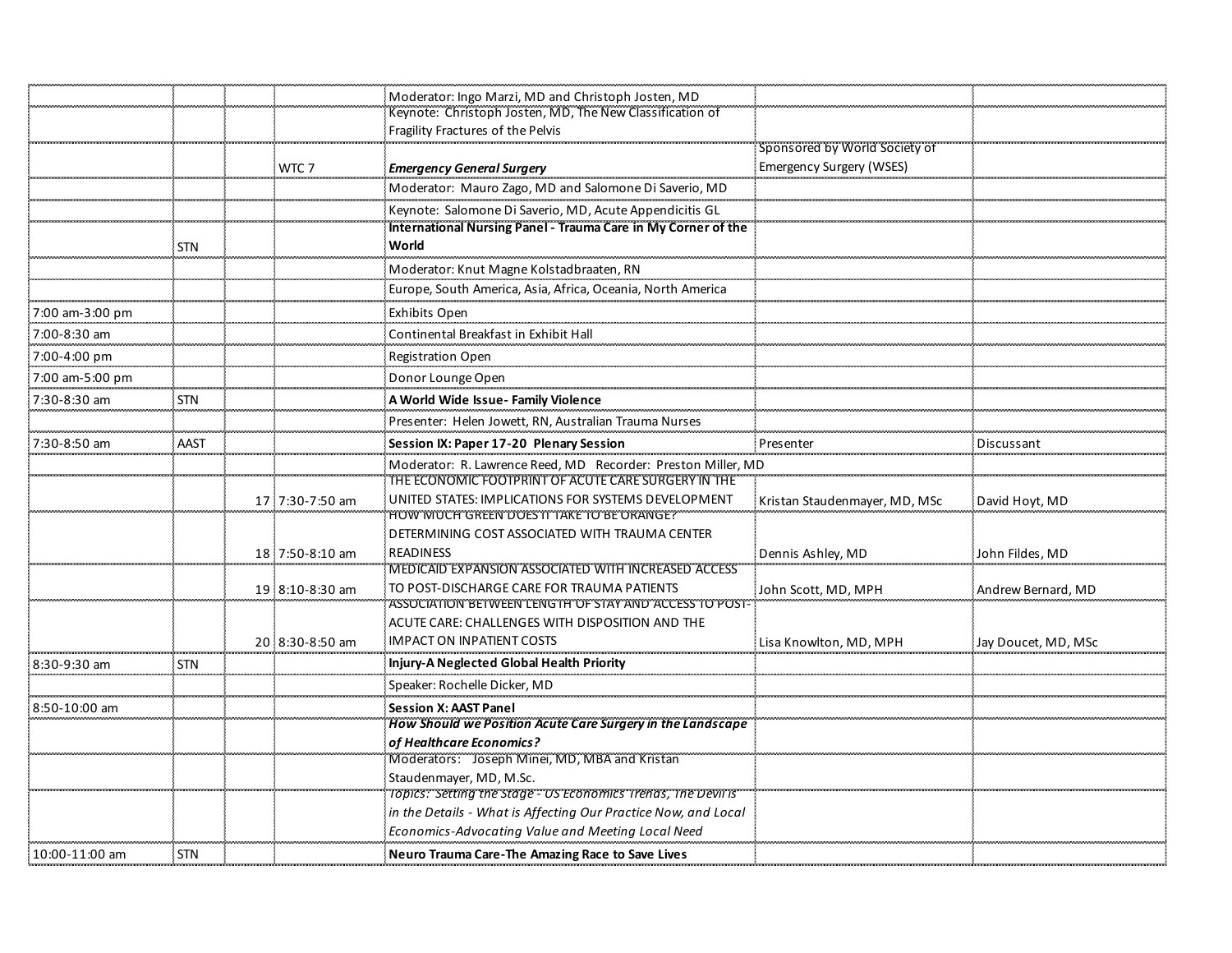|                   |            |                | Speaker: Linda Littlejohns, MSN, RN, CNRN, FAAN                                                                       |                                                            |  |
|-------------------|------------|----------------|-----------------------------------------------------------------------------------------------------------------------|------------------------------------------------------------|--|
| 10:00-10:30 am    | AAST       |                | Session XI: Scholarship Presentations (3)                                                                             |                                                            |  |
| 10:30-10:45 am    |            |                | Break in Exhibit Hall                                                                                                 |                                                            |  |
| 10:45-11:15 am    | AAST       |                | Session XII: Master Surgeon Lecture                                                                                   |                                                            |  |
|                   |            |                | A Long Run for a Short Slide: A Story of Trauma Care in New Zealand                                                   |                                                            |  |
|                   |            |                | lan Civil, MD                                                                                                         |                                                            |  |
| 11:15 am-12:15 pm | <b>WTC</b> |                | <b>Session XIII: WTC Panel II</b>                                                                                     |                                                            |  |
|                   |            |                | <b>Pro/Con Debate</b>                                                                                                 |                                                            |  |
|                   |            |                | Moderators: Ari Leppaniemi, MD, PhD and Zsolt Balogh, MD,                                                             |                                                            |  |
|                   |            |                | <b>PhD</b>                                                                                                            |                                                            |  |
|                   |            |                | Laparoscopy in Trauma                                                                                                 |                                                            |  |
|                   |            |                | Pro: Selman Uranus, MD Con: David Feliciano, MD                                                                       |                                                            |  |
|                   |            |                | Grade IV Splenic Injury with Blush                                                                                    |                                                            |  |
|                   |            |                | Splenectomy: Andrew Peitzman, MD                                                                                      |                                                            |  |
|                   |            |                | Angio/Embolization: Federico Coccolini, MD                                                                            |                                                            |  |
| 12:15-1:30 pm     |            |                | Lunch in Exhibit Hall (Lunch for purchase in Exhibit Hall)/Break                                                      |                                                            |  |
|                   |            |                | Session XIV: WTC Power Sessions (purchase lunch in exhibit<br>hall, head to sessions)                                 |                                                            |  |
| 12:30-1:30 pm     | <b>WTC</b> |                |                                                                                                                       |                                                            |  |
|                   |            |                |                                                                                                                       | Sponsored by Australasian Trauma                           |  |
|                   |            | <b>WTC PS1</b> | How Good Can Highly Performing Trauma Systems Get?                                                                    | Society                                                    |  |
|                   |            |                | Panelists: Michael Parr, MD; Ian Civil, MD; Zsolt Balogh, MD; Li                                                      |                                                            |  |
|                   |            |                | Hsee, MD                                                                                                              |                                                            |  |
|                   |            |                | <b>Understanding EAST Practice Management Guidelines and</b>                                                          | Sponsored by the Eastern<br>Association for the Surgery of |  |
|                   |            | WTC PS2        | <b>Practical Tips to Adapting at your Hospital</b>                                                                    | Trauma                                                     |  |
|                   |            |                |                                                                                                                       |                                                            |  |
|                   |            |                | Elliott Haut, MD, PhD, Moderator Panelists: Elliott Haut, MD,<br>PhD, A 20-year history of EAST's Practice Management |                                                            |  |
|                   |            |                | Guidelines; John Como, MD, Current Role of EAST's Practice                                                            |                                                            |  |
|                   |            |                | Management Guidelines; Nicole Fox, MD, MPH, Evaluation                                                                |                                                            |  |
|                   |            |                | and Management of Blunt Trauma Aortic Injury: An EAST                                                                 |                                                            |  |
|                   |            |                | PMG; Mayur Patel, MD, MPH, Cervical Spine Collar Clearance                                                            |                                                            |  |
|                   |            |                | in the Obtunded Adult Blunt Trauma Patient: An EAST PMG                                                               |                                                            |  |
|                   |            |                |                                                                                                                       | Sponsored by Japanese Association                          |  |
|                   |            | WTC PS3        | <b>DCIR and REBOA</b>                                                                                                 | for the Surgery of Trauma (JAST)                           |  |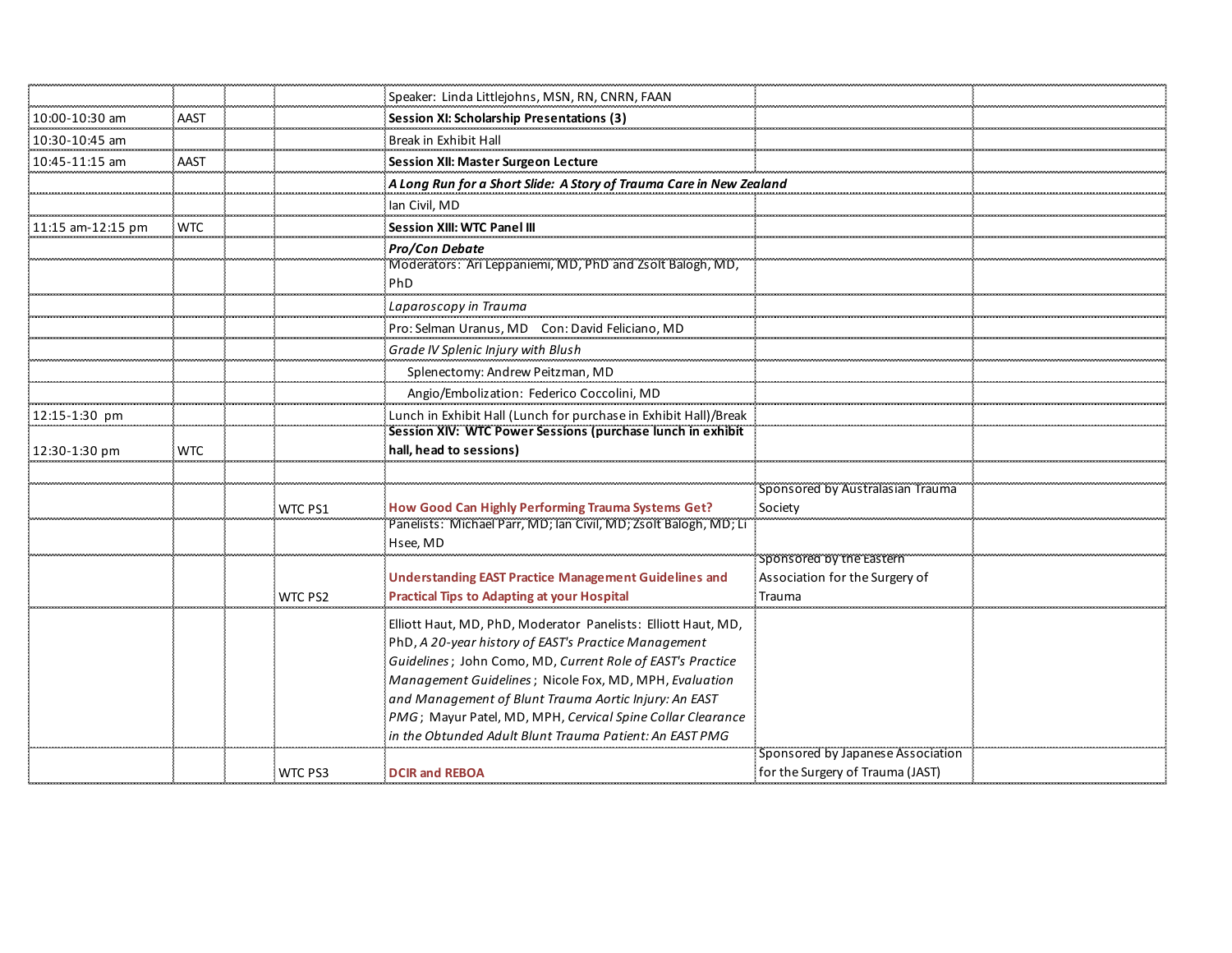|         |                | Interventional Radiology); Yosuke Matsumura, MD, PhD,                                           |                                   |  |
|---------|----------------|-------------------------------------------------------------------------------------------------|-----------------------------------|--|
|         |                | Small profile, partial occlusion, undelayed but short                                           |                                   |  |
|         |                | occlusion: REBOA registry in Japan; Taichiro Tsunoyama, MD,                                     |                                   |  |
|         |                | PhD, Review of all cases using REBOA: A single-center                                           |                                   |  |
|         |                | expericne from Tokyo for five years; Takayuki Ogura, MD, PhD,                                   |                                   |  |
|         |                | Traumatic bleeding severity score (TBSS) quided initiation of                                   |                                   |  |
|         |                | REBOA as a Damage Control Strategy; for the right patient, at                                   |                                   |  |
|         |                | the right timing, and in the right way                                                          |                                   |  |
|         |                |                                                                                                 | Sponsored by the Japanese Society |  |
|         |                |                                                                                                 | for Acute Care Surgery/The Korean |  |
|         | <b>WTC PS4</b> | <b>ACS Education Program in Asia (JSACS/KSACS)</b>                                              | Society for Acute Care Surgery    |  |
|         |                | , Panelists: Jae Hun Kim, MD, ACS resident program in Korea                                     |                                   |  |
|         |                | Yashurio Otomo, MD, PhD, ACS Board Certified Surgeon in                                         |                                   |  |
|         |                | Japan, Tay Wee Ming, MD, ACS Training program in                                                |                                   |  |
|         |                | Singapore, Li-Chien Chien, MD, ACS Program in Taiwan                                            |                                   |  |
|         |                |                                                                                                 | Sponsored by SBAIT - Brazilian    |  |
|         | <b>WTC PS5</b> | <b>Hot Topics in Trauma</b><br>Panelists: Marcelo Ribeiro, MD, <i>Enteroatmospheric Fistula</i> | <b>Trauma Society</b>             |  |
|         |                | Management; Diogo Garcia, MD, Rib Fixation, Carlos                                              |                                   |  |
|         |                | Menegozzo, MD; Laparoscopy in Trauma; Jose Cruvinel, MD,                                        |                                   |  |
|         |                | Thoracoscopy in Trauma                                                                          |                                   |  |
|         |                |                                                                                                 |                                   |  |
|         | WTC PS6        | How to Organize Trauma Care in the ICL                                                          | Sponsored by ESTES/IATSIC         |  |
|         |                | Kenneth Boffard, MD Moderator, Panelists: Barbara Haas,                                         |                                   |  |
|         |                | MD, The Parallel Universe of ICU: Consequences for Trauma in                                    |                                   |  |
|         |                | the ICU; Felco Hietbrink, MD, Intermediate care, cost effective                                 |                                   |  |
|         |                | alternative for ICU care in Selected Patients, TBD, Trauma ICU                                  |                                   |  |
|         |                | in Australasia - the role of the surgeon; Kenneth Boffard, MD,                                  |                                   |  |
|         |                | Is ICU Viable in a Developing Country? Best for the most?                                       |                                   |  |
|         |                | Did you think you had seen it all? Unusual cases and                                            |                                   |  |
| Polling | WTC PS7        | discussions with panel                                                                          | Sponsored by ESTES/IATSIC         |  |
|         |                | Tina Gaarder, MD, PhD, Moderator, Panelists: Tina Gaarder,                                      |                                   |  |
|         |                | MD, PhD; Scott D'Amours, MD; Peep Talving, MD                                                   |                                   |  |
|         |                | Short Clinical Updates by the Experts - What is New and                                         |                                   |  |
|         | WTC PS8        | <b>Important</b>                                                                                | Sponsored by ESTES/IATSIC         |  |
|         |                | Luke Leenen, MD, Moderator, Panelists: Paal Naess, MD, <i>Pelvic</i>                            |                                   |  |
|         |                | Injuries - the role for EPP?; Adam Brooks, MD, Pancreatic                                       |                                   |  |
|         |                | Injuries - to resect or not?; Luke Leenen, MD, Chest Injuries - to                              |                                   |  |
|         |                | fixate or not?; Rajan Gupta, MD, DCS in Trauma - under vs                                       |                                   |  |
|         |                | overuse?; David Zonies, MD, Role of ECMO in Trauma in the                                       |                                   |  |
|         |                | Future; Martin Schreiber, MD, Thromboprophylaxis in trauma                                      |                                   |  |
|         |                | drug, dosing, do we know what we are doing                                                      |                                   |  |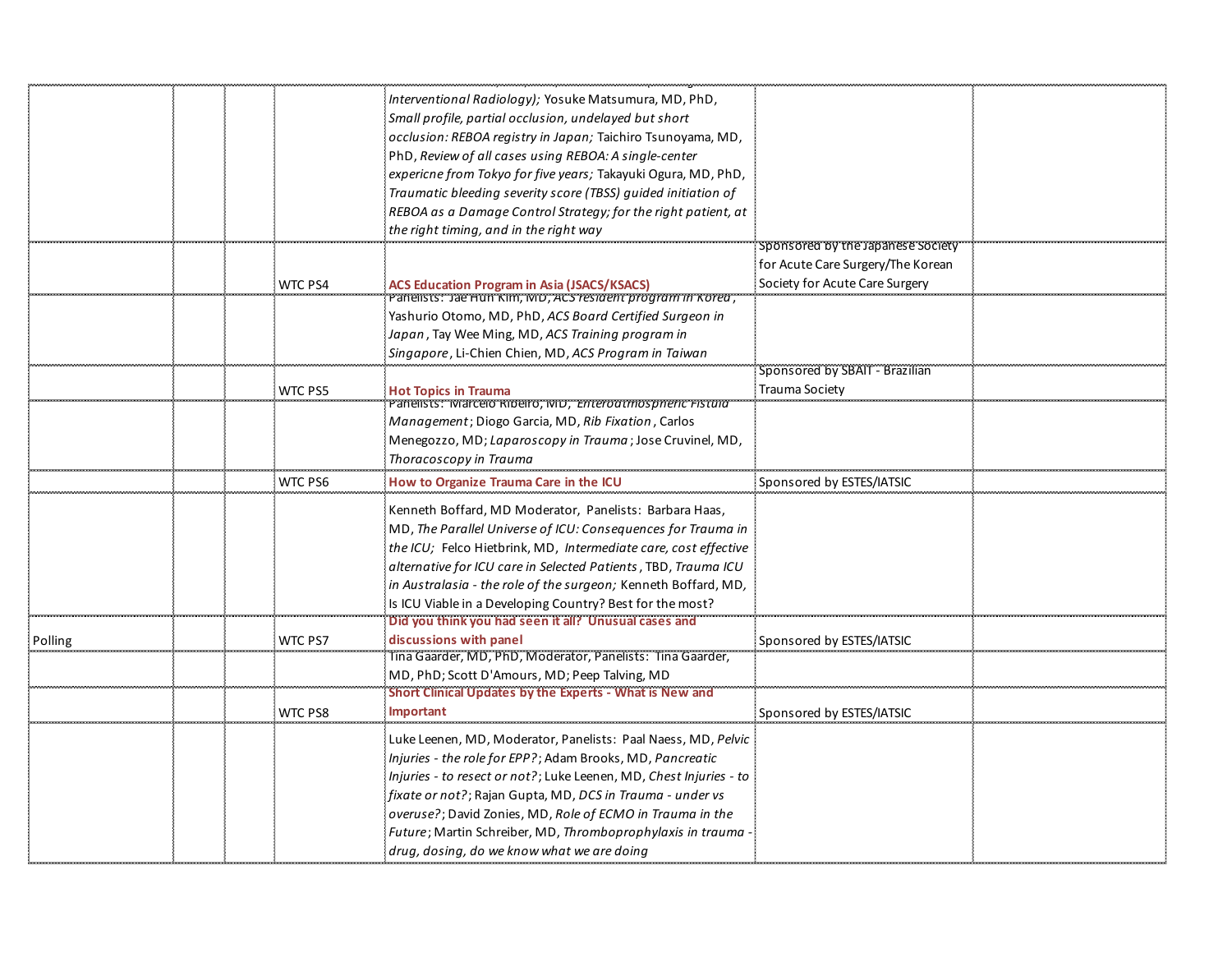|               |            |                 | The Impact of Big Data and Artificial Intelligence on Surgical    | Sponsored by Chang Gung Memorial |                            |
|---------------|------------|-----------------|-------------------------------------------------------------------|----------------------------------|----------------------------|
|               |            | WTC PS 9        | Innovation, from the view of trauma Surgerons.                    | Hospital                         |                            |
|               |            |                 | Moderator: Chi-Hsun Hsieh, MD, PhD, Panelists: Chih-Yuan          |                                  |                            |
|               |            |                 | Fu, MD, Chien-Hung Liao, MD, Shang-Yu Wang, MD                    |                                  |                            |
|               |            |                 | International Nursing Panel: Caring for the World's Aging         |                                  |                            |
| 12:30-1:30 pm | <b>STN</b> |                 | Population                                                        |                                  |                            |
|               |            |                 | Moderator: Knut Magne Kolstadbraaten, RN                          |                                  |                            |
| 1:30-4:30 pm  | AAST       |                 | Session XVA: Papers 21-29: Parellel Session                       | Presentei                        | Discussant                 |
|               |            |                 | Moderator: Deborah Kuhls, MD Recorder: Christine Cocanour, MD     |                                  |                            |
|               |            |                 | PEDIATRIC FIREARM INCIDENTS: IT'S TIME TO DECREASE ON-            |                                  |                            |
|               |            | 21 1:30-1:50 pm | <b>SCENE MORTALITY</b>                                            | Jessica Friedman, MD             | Todd Maxson, MD            |
|               |            |                 | EFFECT OF MASS SHOOTINGS ON GUN SALES - A 20 YEAR                 |                                  |                            |
|               |            | 22 1:50-2:10 pm | <b>PERSPECTIVE</b>                                                | Rachael Callcut, MD, MSPH        | Ronald Stewart, MD         |
|               |            |                 | INCREASINGLY PERMISSIVE FIREARM CARRY LEGISLATION IS              |                                  |                            |
|               |            |                 | ASSOCIATED WITH INCREASED FIREARM-RELATED SUICIDE                 |                                  |                            |
|               |            | 23 2:10-2:30 pm | <b>RATES</b><br>COMPARISON OF MALE AND FEMALE VICTIMS OF INTIMATE | Matthew Hernandez, MD            | Zara Cooper, MD, MSc       |
|               |            |                 | PARTNER HOMICIDE IN OPPOSITE SEX RELATIONSHIPS - AN               |                                  |                            |
|               |            |                 | ANALYSIS OF THE NATIONAL VIOLENT DEATH REPORTING                  |                                  |                            |
|               |            | 24 2:30-2:50 pm | <b>SYSTEM</b>                                                     | Catherine Velopulos, MD, MHS     | D'Andrea Joseph, MD        |
|               |            |                 | ESSENTIAL VIOLENCE INTERVENTION RESOURCES. AN OPDATE              |                                  |                            |
|               |            |                 | USING THE NATIONAL NETWORK OF HOSPITAL-BASED                      |                                  |                            |
|               |            |                 | VIOLENCE INTERVENTION PROGRAM'S MULTI-INSTITUTIONAL               |                                  |                            |
|               |            | 25 2:50-3:10 pm | <b>DATABASE</b>                                                   | Rochelle Dicker, MD              | Amy Goldberg, MD           |
|               |            |                 | THE GATE PROGRAM. A MOLTIDISCIPLINARY INTERVENTION TO             |                                  |                            |
|               |            |                 | REDUCE JUVENILE GUN VIOLENCE RECIDIVISM AND POTENTIAL             |                                  |                            |
|               |            | 26:3:10-3:30 pm | MODEL FOR NATIONWIDE EXPANSION                                    | Hahn Soe-Lin, MD, MS             | Rochelle Dicker, MD        |
|               |            |                 | USE OF SHOTSPOTTER <sup>166</sup> DETECTION TECHNOLOGY DECREASES  |                                  |                            |
|               |            |                 | TRANSPORT TIME FOR PATIENTS SUSTAINING GUNSHOT                    |                                  |                            |
|               |            | 27 3:30-3:50 pm | <b>WOUNDS</b>                                                     | Deviney Rattigan, MD             | Alexander Eastman, MD, MPH |
|               |            |                 | OBSERVING PNEUMOTHORACES: THE 35 MM RULE IS SAFE FOR              |                                  |                            |
|               |            | 28 3:50-4:10 pm | BOTH BLUNT AND PENETRATING CHEST TRAUMA                           | Savo Bou Zein Eddine, MD         | Andrew Kirkpatrick, MD     |
|               |            |                 | TO SLEEP, PERCHANCE TO DREAM: ACUTE AND CHRONIC SLEEP             |                                  |                            |
|               |            | 29 4:10-4:30 pm | <b>DEPRIVATION IN ACUTE CARE SURGEONS</b>                         | Jamie Coleman, MD                | Nicole Stassen, MD         |
| 1:30-4:30 pm  | AAST       |                 | Session XVB: Papers 30-38: Basic Science                          | Presenter                        | Discussant                 |
|               |            |                 | Moderator: Suresh Agarwal, MD Recorder: Marc deMoya, MD           |                                  |                            |
|               |            |                 | DOES A LUNG INFECTION AFTER BRAIN INJURY WORSEN EARLY             |                                  |                            |
|               |            |                 | BRAIN INFLAMMATION AND SUBSEQUENT NEUROLOGICAL                    |                                  |                            |
|               |            | 30 1:30-1:50 pm | RECOVERY?                                                         | Christina Jacovides, MD          | Deborah Stein, MD, MPH     |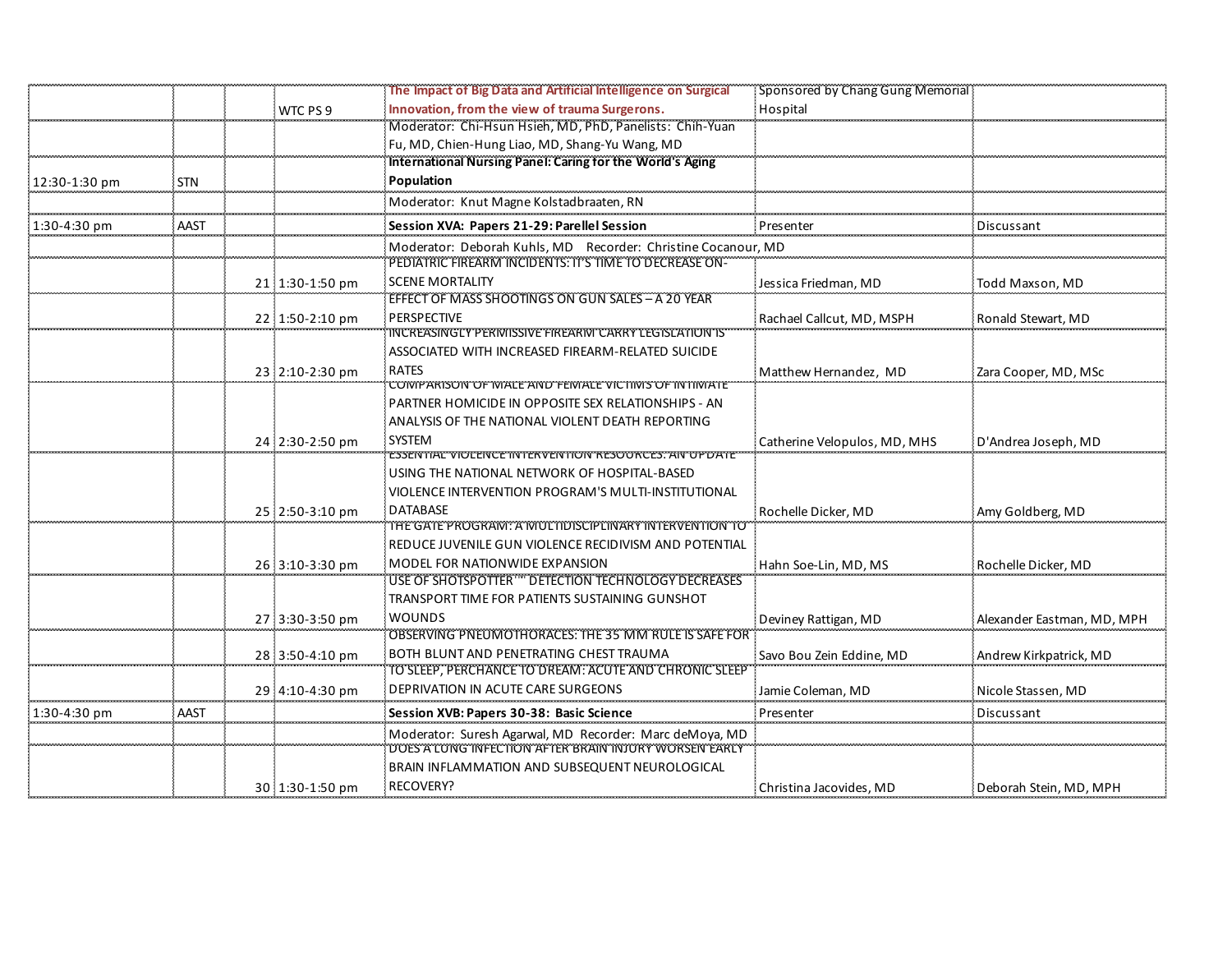|              |            |                 | ELECTROPORATION-MEDIATED LUNG GENE TRANSFER OF                                     |                              |                         |
|--------------|------------|-----------------|------------------------------------------------------------------------------------|------------------------------|-------------------------|
|              |            |                 | HUMAN FELINE SARCOMA RELATED (FER) TYROSINE-KINASE                                 |                              |                         |
|              |            |                 | MOBILIZES TOLL-LIKE RECEPTOR-4 GRANULO-MONOCYTES                                   |                              |                         |
|              |            |                 | AND IMPROVES SURVIVAL IN MURINE MODEL OF                                           |                              |                         |
|              |            | 31 1:50-2:10 pm | PSEUDOMONAS AERUGINOSA PNEUMONIA                                                   | David Machado-Aranda, MD     | James Hoth, MD          |
|              |            |                 | <b>RED BLOOD CELL STORAGE AND ADHESION TO VASCULAR</b>                             |                              |                         |
|              |            |                 | ENDOTHELIUM UNDER NORMAL OR STRESS CONDITIONS: AN                                  |                              |                         |
|              |            | 32 2:10-2:30 pm | IN VITRO MICROFLUIDIC STUDY                                                        | Lawrence Diebel, MD          | Rosemary Kozar, MD, PhD |
|              |            |                 | TRANEXAMIC ACID SUPPRESSES THE RELEASE OF                                          |                              |                         |
|              |            |                 | MITOCHONDRIAL DAMPS AND REDUCES LUNG                                               |                              |                         |
|              |            | 33 2:30-2:50 pm | INFLAMMATION IN A MURINE BURN MODEL<br>ENDOTHELIAL CELL DYSFONCTION DURING ANOXIA- | Damien Carter, MD            | Carl Hauser, MD         |
|              |            |                 | REOXYGENATION IS ASSOCIATED WITH A DECREASE IN ATP                                 |                              |                         |
|              |            |                 | LEVELS, REARRANGEMENT IN LIPID BILAYER                                             |                              |                         |
|              |            |                 | PHOSPHATIDYLSERINE ASYMMETRY, AND AN INCREASE IN                                   |                              |                         |
|              |            | 34 2:50-3:10 pm | <b>ENDOTHELIAL CELL PERMEABILITY</b>                                               | Javid Sadjadi, MD            | Timothy Pritts, MD      |
|              |            |                 | SELECTIVE AORTIC ARCH PERFUSION WITH FRESH WHOLE                                   |                              |                         |
|              |            |                 | BLOOD OR HBOC-201 EFFECTIVELY REVERSES HEMORRHAGE-                                 |                              |                         |
|              |            |                 | INDUCED TRAUMATIC CARDIAC ARREST IN A LETHAL MODEL OF                              |                              |                         |
|              |            | 35 3:10-3:30 pm | NON-COMPRESSIBLE TORSO HEMORRHAGE                                                  | Heather Hoops, MD            | Samuel Tisherman, MD    |
|              |            |                 | DOES BLOOD TRANSFUSION PRESERVE THE GUT MICROBIOME                                 |                              |                         |
|              |            |                 | (GM) AFTER TRAUMA? A PROSPECTIVE, CLINICAL STUDY IN                                |                              |                         |
|              |            | 36 3:30-3:50 pm | SEVERELY INJURED PATIENTS<br>PRECIOUS CARGO: NEURO-ENTERIC MODULATION OF THE       | Susannah Nicholson, MD, Msci | Mitchell Cohen, MD      |
|              |            |                 | MESENTERIC LYMPH EXOSOME PAYLOAD AFTER                                             |                              |                         |
|              |            | 37 3:50-4:10 pm | <b>HEMORRHAGIC SHOCK</b>                                                           | Elliott Williams, MD         | Jason Smith, MD         |
|              |            |                 | ACUTE RESUSCITATION WITH POLYETHYLENE GLYCOL-20K: A                                |                              |                         |
|              |            | 38 4:10-4:30 pm | THROMBOELASTOGRAPHIC ANALYSIS                                                      | Niluka Wickramaratne, MD, BS | Jeremy Cannon, MD       |
|              |            |                 | Coordination Mechanisms in the Trauma Attention Route: A                           |                              |                         |
| 1:45-2:15 pm | <b>STN</b> |                 | <b>Competence of Nursing Care</b>                                                  |                              |                         |
|              |            |                 | Consuelo Burbano, PhD, RN, Darly Arango, RN, Saray Cuesta,                         |                              |                         |
|              |            |                 | RN, Hana Munoz, RN, Karol Torres, RN                                               |                              |                         |
|              |            |                 | International Nurses Experience with American College of                           |                              |                         |
|              |            |                 | Surgeons Committee on Trauma Verification Process: A pilot                         |                              |                         |
| 2:15-2:45 pm | <b>STN</b> |                 | project                                                                            |                              |                         |
|              |            |                 | Jessica Badillo, MSN, RN, Lisa Falcon, MSN, RN, TCRN, NE-BC,                       |                              |                         |
|              |            |                 | Gregory Peck, MD                                                                   |                              |                         |
| 3:00-4:00 pm | <b>STN</b> |                 | Life After Trauma: Rehabilitation and Afterwards                                   |                              |                         |
|              |            |                 | Speaker: Jerome Stenehjem, MD                                                      |                              |                         |
| 4:00-5:00 pm | <b>STN</b> |                 | <b>STN Reception - Nurses only</b>                                                 |                              |                         |
| 4:45-5:45 pm | <b>WTC</b> |                 | <b>Session XVI: WTC II Sessions</b>                                                |                              |                         |
|              |            |                 | Each session includes one 12 minute keynote and five 8 minute<br>abstracts         |                              |                         |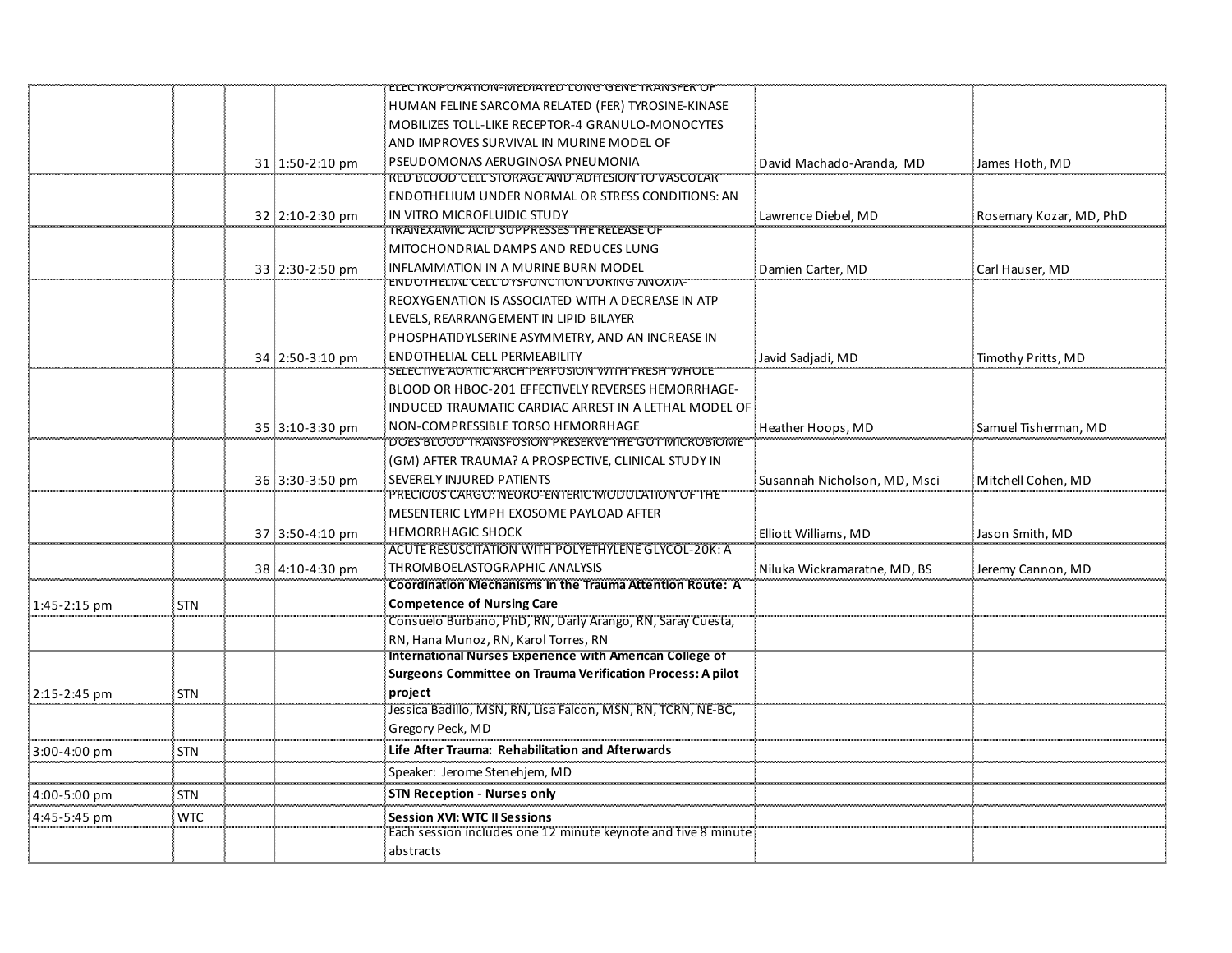|                            |                  |                                                                                                                     | Sponsored by European Society for |  |
|----------------------------|------------------|---------------------------------------------------------------------------------------------------------------------|-----------------------------------|--|
|                            |                  |                                                                                                                     | Trauma and Emergency Surgery      |  |
|                            | WTC <sub>8</sub> | Research                                                                                                            | (ESTES)                           |  |
|                            |                  | Moderators: Ronald Maier, MD and Ingo Marzi, MD                                                                     |                                   |  |
|                            |                  | Keynote: Bertil Bouillon, MD, Influence of Trauma Registry Data                                                     |                                   |  |
|                            |                  | on Basic Research                                                                                                   |                                   |  |
|                            |                  |                                                                                                                     | Sponsored by The Japanese Society |  |
|                            | WTC 9            | <b>Shock/Transfusion</b>                                                                                            | for Acute Care Surgery (JSACS)    |  |
|                            |                  | Moderator: Ernest Moore, MD and Yasuhiro Otomo, MD, PhD                                                             |                                   |  |
|                            |                  | Keynote: Yasuhiro Otomo, MD, PhD, Traumatic Coagulopathy                                                            |                                   |  |
|                            |                  |                                                                                                                     | Sponsored by SBAIT - Brazilian    |  |
|                            | <b>WTC 10</b>    | <b>Prevention/Outcomes</b>                                                                                          | Trauma Society                    |  |
|                            |                  | Moderator: Rochelle Dicker, MD and Gustavo Fraga, MD, PhD<br>Keynote: Gustavo Fraga, MD, PhD, "Yellow May" - Trauma |                                   |  |
|                            |                  | <b>Prevention Program</b>                                                                                           |                                   |  |
|                            |                  |                                                                                                                     | sponsored by Chinese Medical      |  |
|                            |                  |                                                                                                                     | <b>Doctor Association Trauma</b>  |  |
|                            | <b>WTC 11</b>    | <b>Trauma Systems</b>                                                                                               | Committee (CMDATC)                |  |
|                            |                  | Moderator: Marc deMoya, MD and Xiao-Bing Fu, MD                                                                     |                                   |  |
|                            |                  | Keynote: Lian-Yang Zhang MD, Trauma System Development in                                                           |                                   |  |
|                            |                  | China                                                                                                               |                                   |  |
|                            |                  |                                                                                                                     | Austrian Council for Emergency    |  |
|                            | <b>WTC 12</b>    | Thoracic/Vascular                                                                                                   | Medicine (AGN)                    |  |
|                            |                  | Moderator: Luke Leenen, MD and Paul Puchwein, MD                                                                    |                                   |  |
|                            |                  | Keynote: Paul Puchwein, MD, Emergency Thoracotomy in                                                                |                                   |  |
|                            |                  | Preclinical Setting-An Advantage of Physician Based EMS                                                             |                                   |  |
|                            | WTC 13           | Emergency General Surgery                                                                                           | Sponsored by WSES                 |  |
|                            |                  | Moderator: Carlos Mesquita, MD and Federico Coccolini, MD                                                           |                                   |  |
|                            |                  | Keynote: Federico Coccolini, MD, Acute Cholecystsitis GL                                                            |                                   |  |
| 6:30 pm-9:30 pm            |                  | San Diego Night (US Midway) - Optional                                                                              |                                   |  |
|                            |                  |                                                                                                                     |                                   |  |
| Friday, September 28, 2018 |                  |                                                                                                                     |                                   |  |
| $6:15 - 7:25$ am           |                  | Committee Meetings - Session III                                                                                    |                                   |  |
|                            |                  | Military Liaison Committee                                                                                          |                                   |  |
|                            |                  | <b>Prevention Committee</b>                                                                                         |                                   |  |
|                            |                  | Multi-Institutional Trials Committee                                                                                |                                   |  |
|                            |                  | ACS Program Directors Committee Meeting                                                                             |                                   |  |
|                            |                  | Education/CME Committee                                                                                             |                                   |  |
|                            |                  |                                                                                                                     |                                   |  |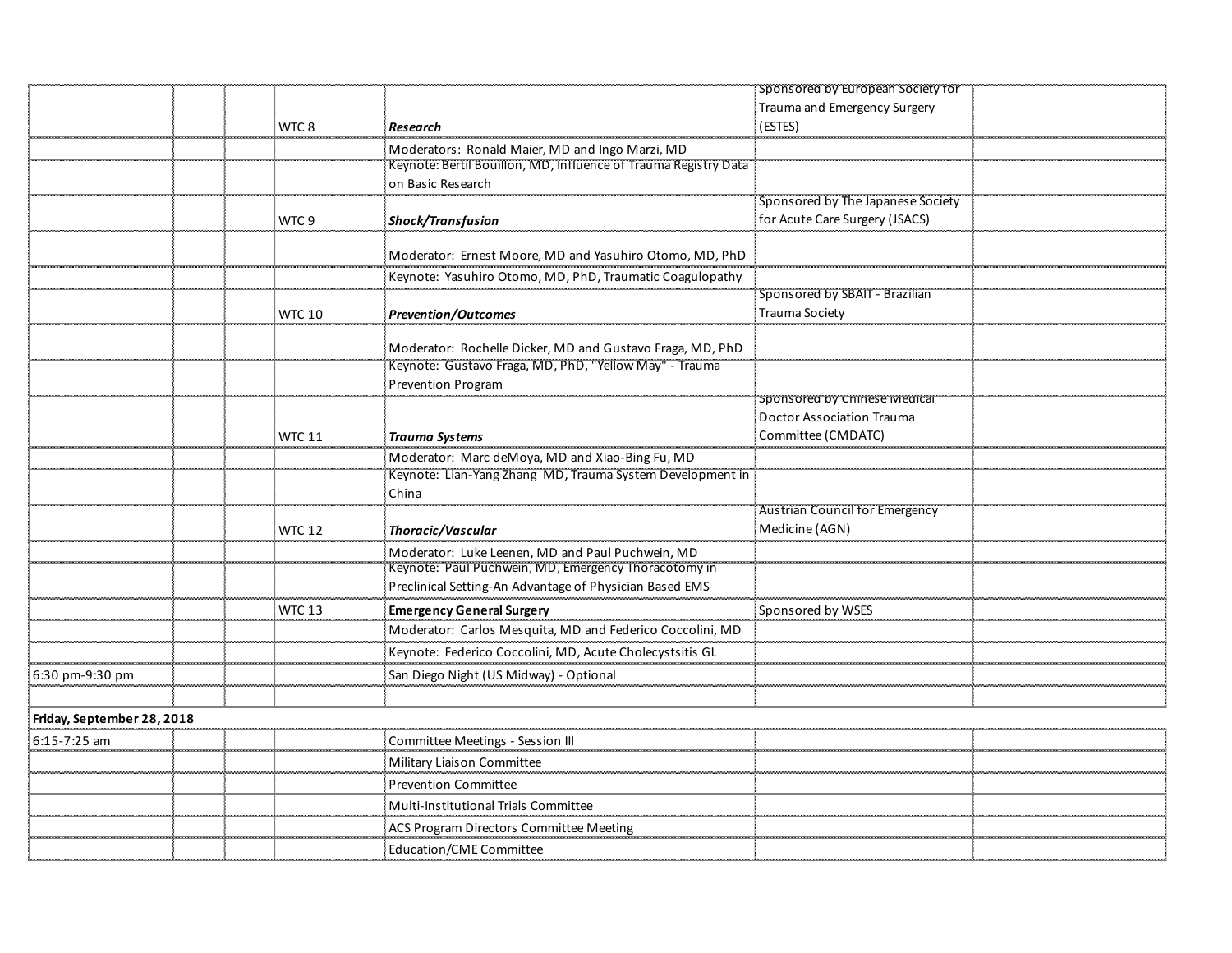|                  |            |               | Reimbursement/Coding Committee                                                                                       |                                    |  |
|------------------|------------|---------------|----------------------------------------------------------------------------------------------------------------------|------------------------------------|--|
| $6:15 - 7:15$ am | <b>WTC</b> |               | <b>Session XVII: WTC III Sessions</b>                                                                                |                                    |  |
|                  |            |               | Each session includes one 12 minute keynote and five 8 minute                                                        |                                    |  |
|                  |            |               | abstracts                                                                                                            |                                    |  |
|                  |            |               |                                                                                                                      | Sponsored by Australasian Trauma   |  |
|                  |            | <b>WTC 14</b> | <b>Critical Care</b>                                                                                                 | Society                            |  |
|                  |            |               | Moderator: Koji Morishita, MD and Zsolt Balogh, MD, PhD                                                              |                                    |  |
|                  |            |               | Keynote: Zsolt Balogh, MD, PhD, Understanding Post Injury                                                            |                                    |  |
|                  |            |               | Inflammation for Better Timing of Definitiave Surgical                                                               |                                    |  |
|                  |            |               | Intervention in Polytrauma                                                                                           |                                    |  |
|                  |            |               |                                                                                                                      | Sponsored by Eastern Association   |  |
|                  |            | <b>WTC 15</b> | <b>Prevention</b>                                                                                                    | for the Surgery of Trauma (EAST)   |  |
|                  |            |               | Moderator: Jose Mauro da Silva Rodrigues, MD and Nicole                                                              |                                    |  |
|                  |            |               | Stassen, MD                                                                                                          |                                    |  |
|                  |            |               | Keynote: Nicole Stassen, MD, A New Frontier in Firearm Injury                                                        | Sponsored by European Society for  |  |
|                  |            |               |                                                                                                                      | Trauma and Emergency Surgery       |  |
|                  |            | <b>WTC 16</b> | <b>Abdominal Trauma</b>                                                                                              | (ESTES)                            |  |
|                  |            |               |                                                                                                                      |                                    |  |
|                  |            |               | Moderator: Jungchui Kim, MD and Ari Leppaniemi, MD, PhD<br>Keynote: Ari Leppaniemi, MD, PhD, Nonoperative Management |                                    |  |
|                  |            |               | of Solid Abdominal Organ Injuries                                                                                    |                                    |  |
|                  |            |               |                                                                                                                      | Sponsored by European Society for  |  |
|                  |            |               |                                                                                                                      | Trauma and Emergency Surgery       |  |
|                  |            | <b>WTC 17</b> | <b>Guidelines/Outcomes</b>                                                                                           | (ESTES)                            |  |
|                  |            |               | Moderator: Yoshinori Murao, MD and Rado Komadina, MD                                                                 |                                    |  |
|                  |            |               |                                                                                                                      |                                    |  |
|                  |            |               | Keynote: Radko Komadina, MD, European Bleeding Guidelines                                                            |                                    |  |
|                  |            |               |                                                                                                                      | Sponsored by SBAIT - Brazil Trauma |  |
|                  |            | <b>WTC 18</b> | <b>Education</b>                                                                                                     | Society                            |  |
|                  |            |               |                                                                                                                      |                                    |  |
|                  |            |               | Moderator: Mamta Swaroop, MD and Gustavo Fraga, MD, PhD                                                              |                                    |  |
|                  |            |               | Keynote: Gustavo Fraga, MD, PhD, Trauma Leagues: A Novel                                                             |                                    |  |
|                  |            |               | Option to Attract Medical Students to a Surgical Career                                                              |                                    |  |
|                  |            |               |                                                                                                                      | Sponsored by Japanese Association  |  |
|                  |            | <b>WTC 19</b> | Geriatrics/Outcomes                                                                                                  | for the Surgery of Trauma (JAST)   |  |
|                  |            |               | Moderator: Amit Gupta, MD, and Takashi Fujita, MD                                                                    |                                    |  |
|                  |            |               | Keynote: Takashi Fujita, MD, Geriatric Trauma in Japan                                                               |                                    |  |
|                  |            |               |                                                                                                                      | Sponsored by The Japanese Society  |  |
|                  |            | <b>WTC 20</b> | <b>Shock Resuscitation</b>                                                                                           | for Acute Care Surgery (JSACS)     |  |
|                  |            |               | Moderator: Sandro Rizoli, MD, PhD and Shigeki Kushimoto,                                                             |                                    |  |
|                  |            |               | MD                                                                                                                   |                                    |  |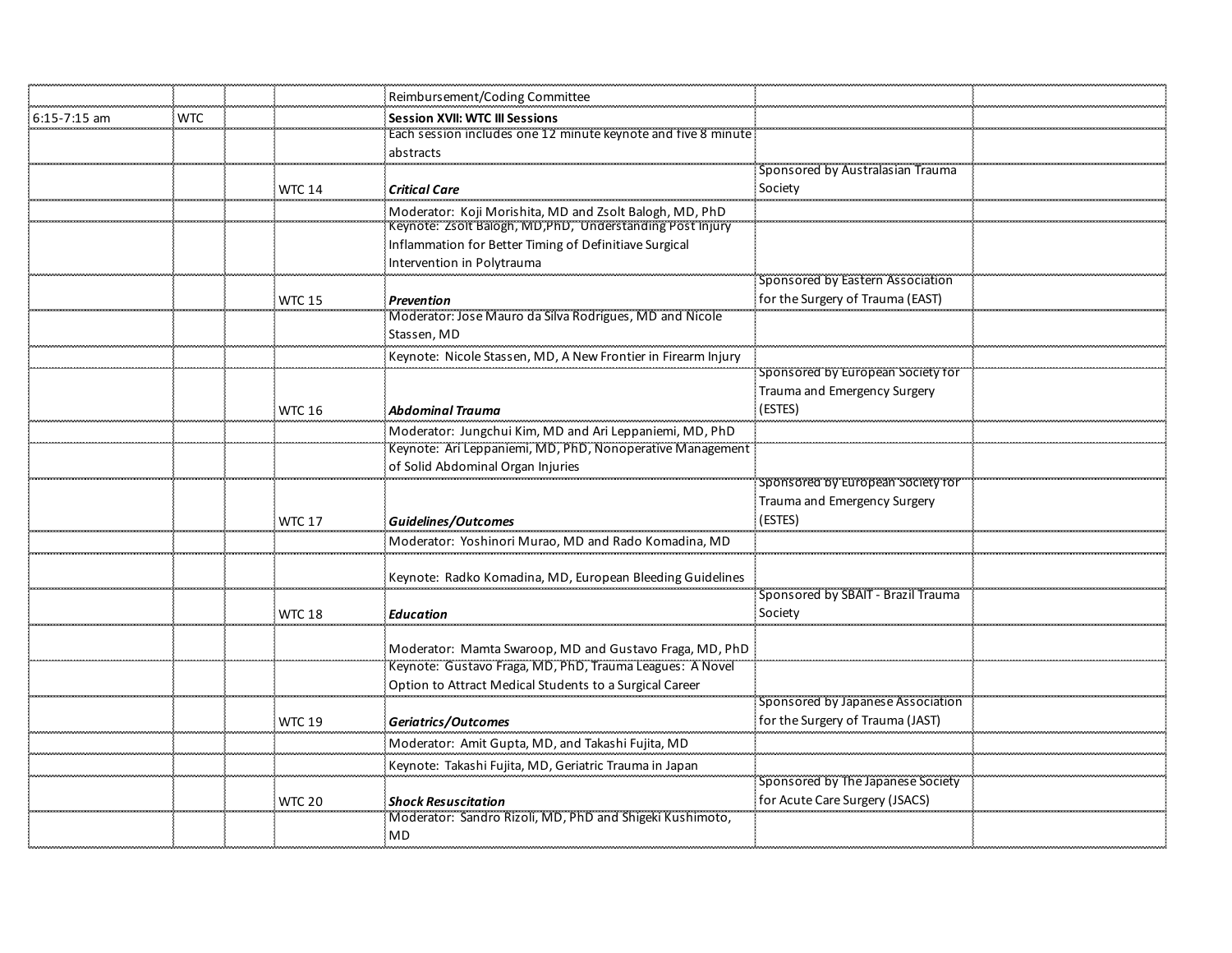|                 |      |                   | Keynote: Shigeki Kushimoto, MD, Traumatic Coagulopathy                                                          |                         |                          |
|-----------------|------|-------------------|-----------------------------------------------------------------------------------------------------------------|-------------------------|--------------------------|
| 7:00-8:30 am    |      |                   | <b>Continential Breakfast</b>                                                                                   |                         |                          |
| 7:00 am-3:00 pm |      |                   | <b>Registration Open</b>                                                                                        |                         |                          |
| 7:00 am-2:00 pm |      |                   | Exhibits Open                                                                                                   |                         |                          |
| 7:00 am-4:00 pm |      |                   | Donor Lounge Open                                                                                               |                         |                          |
| 7:30-9:30 am    | AAST |                   | Session XVIII: Papers 39-44: Coagulation                                                                        | Presenter               | Discussant               |
|                 |      |                   | Moderator: Martin Schreiber, MD Recorder: Sharon Henry, MD                                                      |                         |                          |
|                 |      |                   | MICROVESICLES GENERATED FOLLOWING TRAUMATIC BRAIN                                                               |                         |                          |
|                 |      | 39 7:30-7:50 am   | INJURY INDUCE PLATELET DYSFUNCTION VIA ADP RECEPTOR<br>GUIDELINE-BASED CORRECTION OF PLATELET INHIBITION IN TBI | Grace Martin, MD        | John Holcomb, MD         |
|                 |      | 40 7:50-8:10 am   | PATIENTS IS ASSOCIATED WITH IMPROVED MORTALITY                                                                  | Andrew Sorah, MD        | Michael Cripps, MD       |
|                 |      |                   |                                                                                                                 |                         |                          |
|                 |      |                   | Platelet Derived Extracellular Vesicles are Equivalent to Platelets                                             |                         |                          |
|                 |      | 41 8:10-8:30 am   | with Respect to Hemostasis and Vascular Permeability                                                            | Shibani Pati, MD, PhD   | Susan Evans, MD          |
|                 |      |                   | Tranexamic acid as a risk factor for post-traumatic venous                                                      |                         |                          |
|                 |      | 42 8:30-8:50 am   | thromboembolism: results from a propensity matched cohort<br>study                                              |                         |                          |
|                 |      |                   | 4-FACTOR PROTHROMBIN COMPLEX CONCENTRATE IMPROVES                                                               | Sara Myers, MD, MA, MS  | Adrian Maung, MD         |
|                 |      |                   | SURVIVAL IN TRAUMA: A NATIONWIDE PROPENSITY MATCHED                                                             |                         |                          |
|                 |      | 43 8:50-9:10 am   | <b>ANALYSIS</b>                                                                                                 | Muhammad Zeeshan, MD    | Matthew Martin, MD       |
|                 |      |                   | "DESMOPRESSIN'IS"A TRANSFUSION SPARING 'OPTION'TO                                                               |                         |                          |
|                 |      |                   | REVERESE PLATELET DYSFUNCTION IN PATIENTS WITH SEVERE<br><b>TRAUMATIC BRAIN INJURY</b>                          |                         |                          |
|                 |      | 44 9:10-9:30 am   |                                                                                                                 | Elisa Furay, MD         | Susan Rowell, MD         |
| 9:30-9:45 am    |      |                   | Break in Exhibit Hall                                                                                           |                         |                          |
| 9:45-10:45 am   | AAST |                   | Session XIX: Papers 45-47: Coagulation                                                                          | Presenter               | Discussant               |
|                 |      |                   | Moderator: Raminder Nirula, MD, PhD Recorder: Oscar Guillamondegui, MD                                          |                         |                          |
|                 |      | 45 9:45-10:05 am  | A Novel Platelet Function Assay for Trauma<br>TRANEXAMIC ACID CAUSES A ROBUST AND PROLONGED                     | Mitchell George, MD     | TBD                      |
|                 |      | 46:10:05-10:25 am | FIBRINOLYTIC SHUTDOWN                                                                                           | Julia Coleman, MD, MPH  | Nicholas Namias, MD, MBA |
|                 |      |                   | EARLY FIBRINOLYSIS SHUTDOWN IS ASSOCIATED WITH                                                                  |                         |                          |
|                 |      |                   | INCREASED NEUROSURGICAL INTERVENTIONS AFTER                                                                     |                         |                          |
|                 |      |                   | TRAUMATIC BRAIN INJURY: IS SHUTDOWN AN EARLY MARKER                                                             |                         |                          |
|                 |      | 47 10:25-10:45 am | OF HYPOCOAGULABILITY RATHER THAN HYPOFIBRINOLYSIS?                                                              | Johana Gomez-Builes, MD | Martin Schreiber. MD     |
| 10:55-11:55 am  |      |                   | <b>Session XX: Fitts Lecture</b>                                                                                |                         |                          |
|                 |      |                   | Damage Control and Firearm Deaths: "A Tale of Two Cities!"                                                      |                         |                          |
|                 |      |                   | C. William Schwab, MD,                                                                                          |                         |                          |
| 12:00-1:15 pm   |      |                   | Session XXI: AAST Lunch Sessions (6)                                                                            |                         |                          |
|                 |      |                   | Establishing a Translational Research Career in Acute Care                                                      |                         |                          |
|                 |      | LS VII            | Surgery: Early, Med-, and Late Career Milestones                                                                |                         |                          |
|                 |      | LS VIII           | The Opioid Epidemic: Challenges for Acute Care Surgeons                                                         |                         |                          |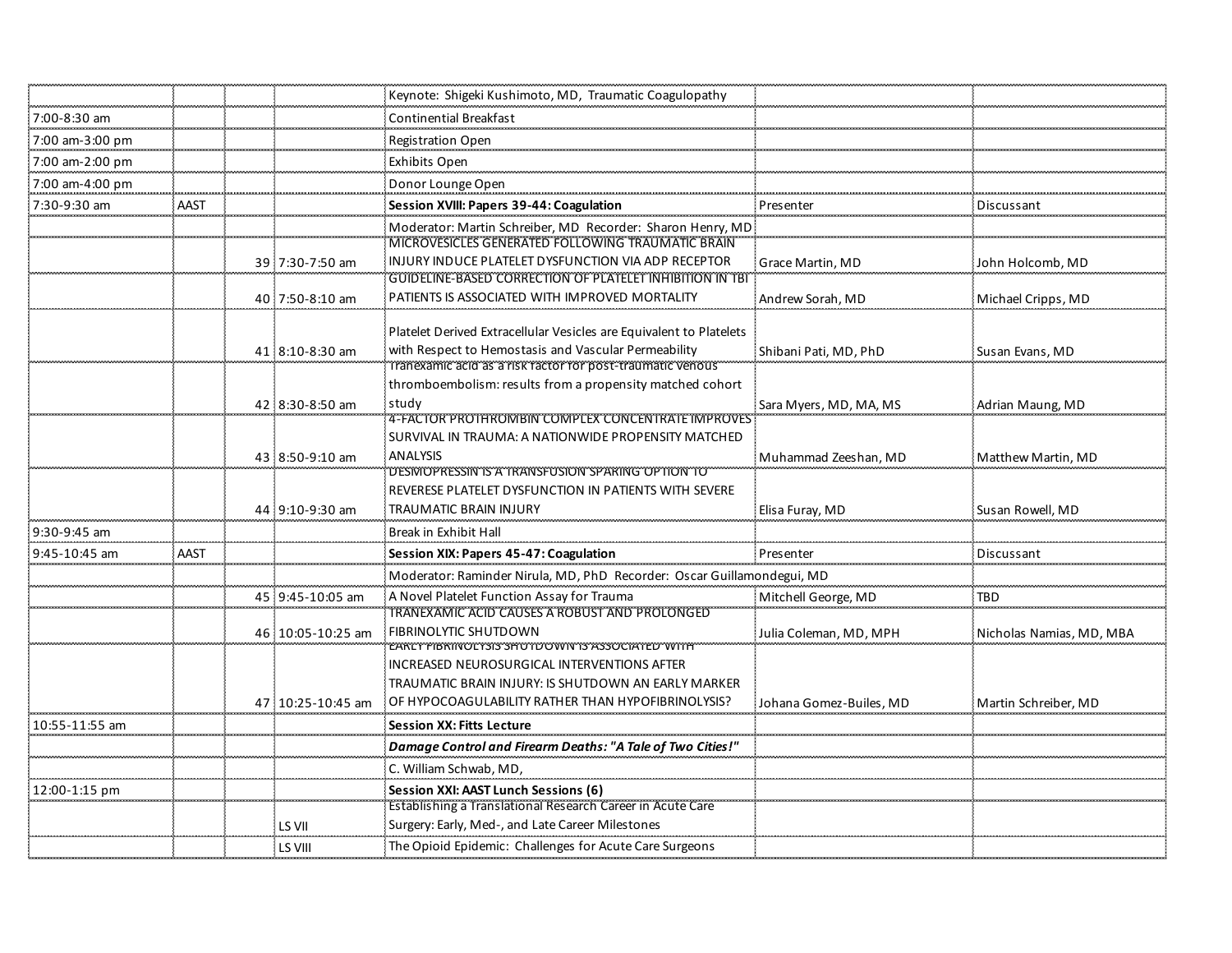|                  |      | LS IX           | TXA Beyone CRASH2 - Controversies and the Global Perspective                                  |                        |                         |
|------------------|------|-----------------|-----------------------------------------------------------------------------------------------|------------------------|-------------------------|
|                  |      | LS X            | Physician Resilience, Burnout and the Work Life Balance                                       |                        |                         |
|                  |      |                 | Palliative Care 2018: Implementing the TOIP Best Practice                                     |                        |                         |
|                  |      | LS XI           | Guideline                                                                                     |                        |                         |
|                  |      | ls XII          | The Difficult Cholecystectomy                                                                 |                        |                         |
| $1:15 - 1:30$ pm |      |                 | Break in Exhibit Hall                                                                         |                        |                         |
| 1:30-2:00 pm     | AAST |                 | Session XXII: Master Surgeon Lecture II                                                       |                        |                         |
|                  |      |                 | Advise, Advance, Support, Teach - the true meaning of AAST to me                              |                        |                         |
|                  |      |                 | Christine Gaarder, MD, PhD                                                                    |                        |                         |
| 2:00-5:00pm      | AAST |                 | Session XXIIIA: Papers 48 - 56                                                                | Presenter              | Discussant              |
|                  |      |                 | Moderator: Christoph Josten, MD Recorder: Andre Campbell, MD                                  |                        |                         |
|                  |      |                 | A NOMOGRAM PREDICTING THE NEED FOR BLEEDING                                                   |                        |                         |
|                  |      |                 | INTERVENTIONS AFTER HIGH-GRADE RENAL TRAUMA: RESULTS                                          |                        |                         |
|                  |      |                 |                                                                                               |                        |                         |
|                  |      |                 | FROM THE AMERICAN ASSOCIATION FOR THE SURGERY OF                                              |                        |                         |
|                  |      | 48 2:00-2:20 pm | TRAUMA (AAST) GENITOURINARY TRAUMA STUDY<br>PRESUMPTIVE ANTIBIOTICS FOR TUBE THORACOSTOMY FOR | Sorena Keihani, MD     | TBD                     |
|                  |      |                 | TRAUMATIC HEMOPNEUMOTHORAX                                                                    |                        |                         |
|                  |      | 49 2:20-2:40 pm | VASOPRESSOR USE IN SPINAL CORD INJURY INCREASES                                               | Susan Schultz, MD      | Timothy Fabian, MD      |
|                  |      |                 | MORTALITY AND COMPLICATIONS WITHOUT IMPROVING                                                 |                        |                         |
|                  |      | 50 2:40-3:00 pm | SHORT TERM NEUROLOGIC FUNCTION                                                                | Caitlin Fitzgerlad, MD | David Zonies, MD, MPH   |
|                  |      |                 | PREHOSPITAL END TIDAL CO2: A SUPERIOR MARKER FOR                                              |                        |                         |
|                  |      | 51 3:00-3:20 pm | MORTALITY RISK IN THE ACUTELY INJURED PATIENT                                                 | Robert Willis, MD, MS  | Saman Arbabi, MD, MPH   |
|                  |      |                 | PRE-INJURY PALLIATIVE PERFORMANCE SCALE (PPS) PREDICTS                                        |                        |                         |
|                  |      |                 | FUNCTIONAL OUTCOMES AT 6 MONTHS IN OLDER TRAUMA                                               |                        |                         |
|                  |      | 52 3:20-3:40 pm | <b>PATIENTS</b>                                                                               | Franchesca Hwang, MD   | Karen Brasel, MD, MPH   |
|                  |      |                 | USING PERFORMANCE FRONTIERS TO DIFFERENTIATE ELECTIVE                                         |                        |                         |
|                  |      | 53 3:40-4:00 pm | AND CAPACITY-BASED SURGICAL SERVICES                                                          | Stephen Ranney, MD     | Kimberly Davis, MD, MBA |
|                  |      |                 | MINIMALLY INVASIVE PREPERITONEAL BALLOON TAMPONADE                                            |                        |                         |
|                  |      |                 | AND ABDOMINAL AORTIC JUNCTIONAL TOURNIQUET VERSUS                                             |                        |                         |
|                  |      |                 | OPEN PACKING FOR PELVIC FRACTURE-ASSOCIATED                                                   |                        |                         |
|                  |      | 54 4:00-4:20 pm | HEMORRHAGE: NOT ALL EXTRINSIC COMPRESSION IS EQUAL                                            | Woo Do. MD             | Clay Cothren Burlew, MD |
|                  |      |                 | OUTCOMES FOR POPLITEAL ARTERY INJURY REPAIR AFTER                                             |                        |                         |
|                  |      | 55 4:20-4:40 pm | DISCHARGE: A LARGE-SCALE POPULATION-BASED ANALYSIS                                            | William Butler, MD     | David Feliciano, MD     |
|                  |      | 56 4:40-5:00 pm | Withdrawn                                                                                     |                        |                         |
|                  | AAST |                 | Session XXIIIB: Papers 57 - 65                                                                | Presenter              | Discussant              |
|                  |      |                 | Moderator: M. Margaret Knudson, MD Recorder: Addison May, MD                                  |                        |                         |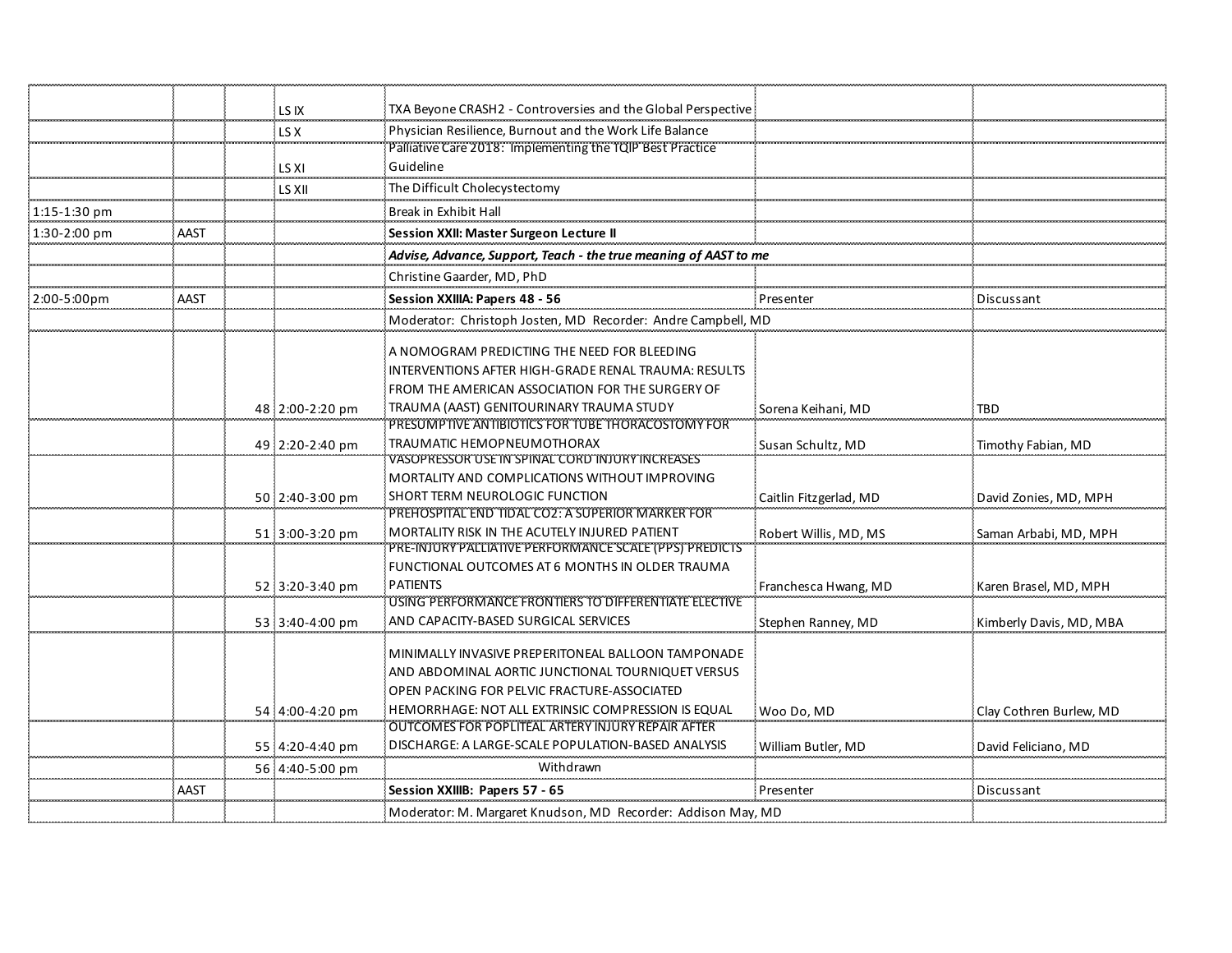|              |            |                 | APPLICATION OF EMR-DERIVED ANALYTICS IN CRITICAL CARE.                           |                                   |                             |
|--------------|------------|-----------------|----------------------------------------------------------------------------------|-----------------------------------|-----------------------------|
|              |            |                 | ROTHMAN INDEX PREDICTS MORTALITY AND READMISSIONS IN                             |                                   |                             |
|              |            | 57 2:00-2:20 pm | <b>SURGICAL ICU PATIENTS</b>                                                     | Abdul Alarhaeym, MD               | Sonlee West, MD             |
|              |            |                 | Predisposed to Failure? The Challenge of Rescue in the Medical                   |                                   |                             |
|              |            | 58 2:20-2:40 pm | <b>Intensive Care Unit</b>                                                       | Alexandra Briggs, MD              | Lena Napolitano, MD, MPH    |
|              |            |                 | ULTRASONGRAPHIC IVC DIAMETER RESPONSE AFTER ONE                                  |                                   |                             |
|              |            |                 | HOUR OF TRAUMA RESUSCITATION PREDICTS 24 HOUR FLUID                              |                                   |                             |
|              |            | 59 2:40-3:00 pm | <b>REQUIREMENT</b>                                                               | Jay Doucet, MD, MSc               | Grace Rozycki, MD, MBA      |
|              |            |                 | VENTILATOR ASSOCIATED EVENT, NOT VENTILATOR ASSOCIATED                           |                                   |                             |
|              |            | 60 3:00-3:20 pm | PNEUMONIA, IS A TRUE QUALITY INDICATOR                                           | Ashley Meagher, MD, MPH           | Martin Croce, MD            |
|              |            |                 | TRAUMA ICU PREVALENCE PROJECT (TRIPP): THE PHENOTYPE                             |                                   |                             |
|              |            | 61 3:20-3:40 pm | OF A TRAUMA ICU. AN AAST MULTI-INSTITUTIONAL STUDY                               | Christopher Michetti, MD          | Bryce Robinson, MD, MSc     |
|              |            |                 | Twenty-four hour versus Extended Antibiotic Administration                       |                                   |                             |
|              |            |                 | After Surgery in Complicated Appendicitis: A Randomized                          |                                   |                             |
|              |            | 62 3:40-4:00 pm | <b>Controlled Trial</b><br>P-SELECTIN IS CRITICAL FOR DE NOVO PULMONARY ARTERIAL | Sten Saar, MD                     | Robert Sawyer, MD           |
|              |            |                 | THROMBOSIS FOLLOWING BLUNT THORACIC TRAUMA                                       |                                   |                             |
|              |            | 63 4:00-4:20 pm | HIGH PERFORMANCE EMERGENCY GENERAL SURGERY                                       | Linda Schutzman, MD               | Alicia Mohr, MD             |
|              |            | 64 4:20-4:40 pm | HOSPITALS: GOOD AT ONE OPERATION, GOOD AT THEM ALL                               | Michael DeWane, MD                | Avery Nathens, MD, PhD, MPH |
|              |            |                 | THE EGS GRADING SCALE FOR SKIN AND SOFT TISSUE                                   |                                   |                             |
|              |            |                 | INFECTIONS IS PREDICTIVE OF POOR OUTCOMES: AN AAST                               |                                   |                             |
|              |            | 65:4:40-5:00 pm | MULTI-CENTER VALIDATION STUDY                                                    | Stephanie Savage, MD, MS          | Eileen Bulger, MD           |
| 5:00-6:30 pm |            |                 | <b>AAST Business Meeting</b>                                                     |                                   |                             |
| 5:00-6:00 pm | <b>WTC</b> |                 | <b>Session XXIV: WTC IV Session</b>                                              |                                   |                             |
|              |            |                 |                                                                                  | Sponsored by SBAIT - Brazilian    |                             |
|              |            | <b>WTC 21</b>   | <b>Abdominal Trauma</b>                                                          | Trauma Society                    |                             |
|              |            |                 | Moderator: Gennaro Perrone, MD, Tercio Campos, MD                                |                                   |                             |
|              |            |                 | Keynote: Tercio Campos, MD, Pancreatic Trauma                                    |                                   |                             |
|              |            |                 |                                                                                  | Sponsored by The Japanese Society |                             |
|              |            | WTC 22          | <b>Shock/Resuscitation</b>                                                       | for Acute Care Surgery (JSACS)    |                             |
|              |            |                 | Moderator: Christine Gaarder, MD, PhD and Atsushi Shiraishi,                     |                                   |                             |
|              |            |                 | <b>MD</b>                                                                        |                                   |                             |
|              |            |                 | Keynote: Atsushi Shiraishi, MD, The Effects of TXA on Trauma                     |                                   |                             |
|              |            |                 |                                                                                  | Sponsored by Chinese Medical      |                             |
|              |            |                 |                                                                                  | <b>Doctor Association Trauma</b>  |                             |
|              |            | <b>WTC 23</b>   | <b>Trauma Education</b>                                                          | Committee (CMDATC)                |                             |
|              |            |                 | Moderator: Ashok Puranik, MD and Lian-Yang Zhang, MD                             |                                   |                             |
|              |            |                 | Keynote: Lian-Yang Zhang, MD, Trauma Education in China                          |                                   |                             |
|              |            | WTC 24          | Prehospital                                                                      | Sponsored by JSACS/KSACS          |                             |
|              |            |                 | Moderator: Susan Brundage, MD and John Cook-Jong Lee,                            |                                   |                             |
|              |            |                 | MD, PhD                                                                          |                                   |                             |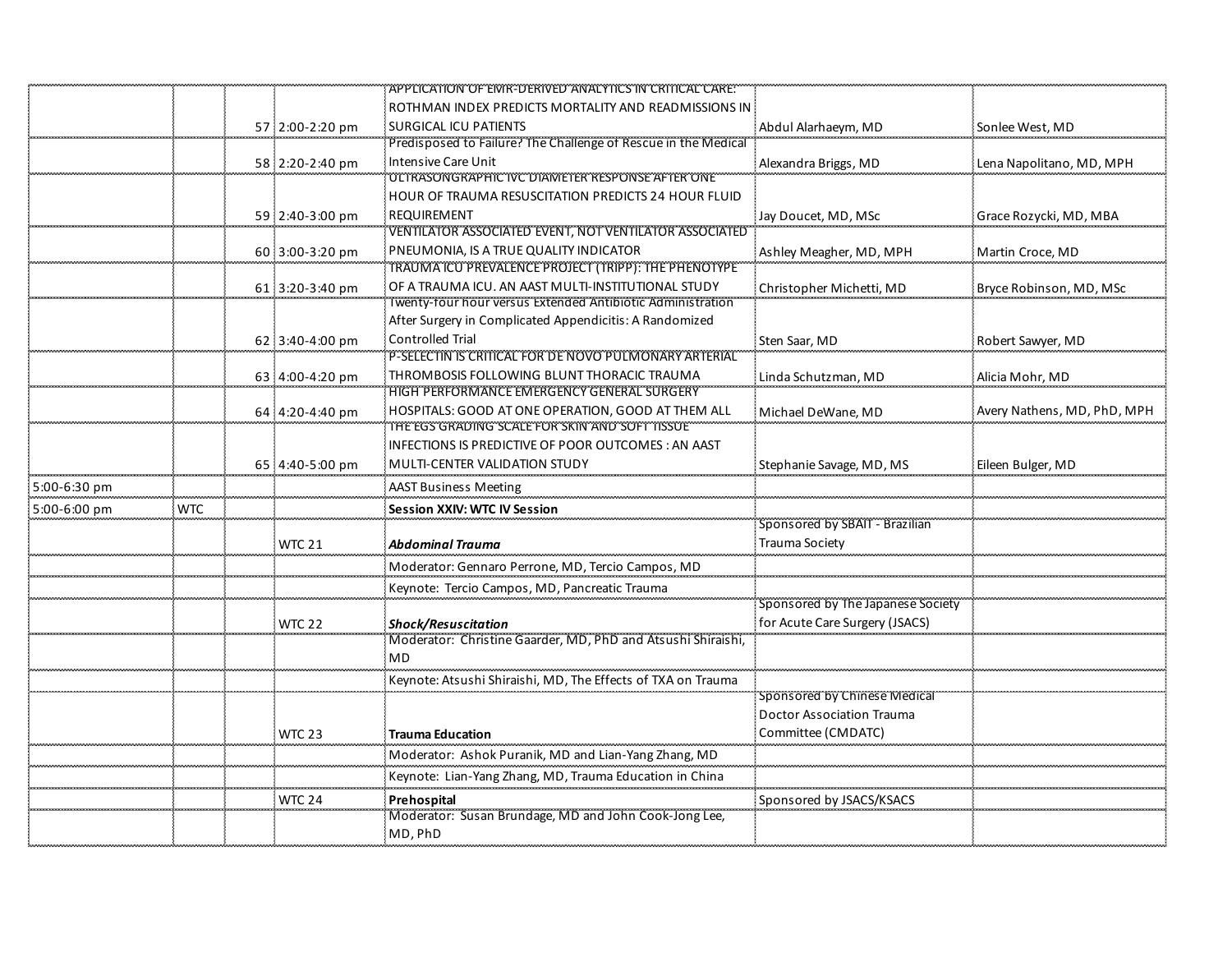|                              |      |                 | Keynote: John Cook-Jong Lee, MD, PhD Invasive Prehospital                                                  |                          |                            |
|------------------------------|------|-----------------|------------------------------------------------------------------------------------------------------------|--------------------------|----------------------------|
|                              |      |                 | Care                                                                                                       |                          |                            |
| 7:30-10:00 pm                |      |                 | Reception and Banquet                                                                                      |                          |                            |
|                              |      |                 |                                                                                                            |                          |                            |
| Saturday, September 29, 2018 |      |                 |                                                                                                            |                          |                            |
| 7:00-10:00 am                |      |                 | Registration Open (if needed)                                                                              |                          |                            |
| 7:30-9:00 am                 |      |                 | Continental Breakfast                                                                                      |                          |                            |
| 7:00-8:00 am                 |      |                 | New Member Breakfast                                                                                       |                          |                            |
| 8:00-9:00 am                 | AAST |                 | Session XXV: Papers 66-68: Plenary                                                                         | Presenter                | Discussant                 |
|                              |      |                 | Moderator: Eric Toschlog, MD Recorder: Thomas Esposito, MD, MPH                                            |                          |                            |
|                              |      |                 | RESIILIENCE AND LONG-TERM OUTCOMES AFTER TRAUMA: AN                                                        |                          |                            |
|                              |      | 66 8:00-8:20 am | <b>OPPORTUNITY FOR EARLY INTERVENTION?</b><br>CORRELATION OF ON-CALL TRAUMA SURGEON FATIGUE                | Deepika Nehra, MD        | Ben Zarzaur, MD            |
|                              |      |                 | FLUCTUATIONS WITH BURNOUT RISK AND SURGICAL SKILL                                                          |                          |                            |
|                              |      | 67 8:20-8:40 am | PERFORMANCE                                                                                                | Brittany Lisjak, PA-C    | Heena Santry, MD           |
|                              |      |                 | STOP FLAILING: THE IMPACT OF BICORTICALLY DISPLACED RIB                                                    |                          |                            |
|                              |      |                 | FRACTURES ON PULMONARY OUTCOMES IN PATIENTS WITH                                                           |                          |                            |
|                              |      | 68 8:40-9:00 am | CHEST TRAUMA - AN AAST MITC STUDY                                                                          | Lara Senekjian, MD, Msci | Frederic Pieracci, MD, MPH |
| $9:00-10:18$ am              | AAST |                 | Session XXVII: QS I - 1-13                                                                                 |                          |                            |
|                              |      |                 | Moderator: Roxie Albrecht, MD                                                                              | Presenter                | Discussant                 |
|                              |      |                 | THE ACA AND EMERGENCY GENERAL SURGERY<br><b>CHOLECYSTECTOMIES</b>                                          |                          |                            |
|                              |      | 1 9:00-9:06 am  | EMERGENCY GENERAL SURGERY IN GERIATRIC PATIENTS: HOW                                                       | Laura Godat, MD          | Lance Stuke, MD, MPH       |
|                              |      | 2 9:06-9:12 am  | SHOULD WE EVALUATE HOSPITAL EXPERIENCE?                                                                    | Ambar Mehta, MPH         | Jody DiGiacomo, MD         |
|                              |      |                 | THE ACUTE ABDOMEN: FASTER AND SAFER WITH ACUTE CARE                                                        |                          |                            |
|                              |      | 3 9:12-9:18 am  | <b>SURGERY</b>                                                                                             | David Jeffcoach, MD      | Brendan Bruns, MD          |
|                              |      |                 | OUTCOMES IN ADHESIVE SMALL BOWEL OBSTRUCTION FROM<br>A LARGE STATEWIDE DATABASE: WHAT TO EXPECT AFTER NON- |                          |                            |
|                              |      | 4 9:18-9:24 am  | <b>OPERATIVE MANAGEMENT</b>                                                                                | Lyndsey Wessels, MD      | Jose Diaz, MD              |
|                              |      | 5 9:24-9:30 am  | EGS PRESENTS GREATER FINANCIAL RISK THAN TRAUMA                                                            | Andrew Bernard, MD       | Oliver Gunter, MD          |
|                              |      |                 | Quantifying the Thousands of Lives Lost Due to Poor                                                        |                          |                            |
|                              |      |                 | Emergency General Surgery (EGS) Outcomes: Why We Need A                                                    |                          |                            |
|                              |      | 6 9:30-9:36 am  | National EGS Quality Improvement Program<br>IMPACT OF A                                                    | Zain Hashmi, MBBS        | Angela Ingraham, MD        |
|                              |      |                 | SIMPLIFIED MANAGEMENT ALGORITHM ON OUTCOME FOLLO                                                           |                          |                            |
|                              |      |                 | WING EXSANGUINATING PELVIC FRACTURES: A 10-                                                                |                          |                            |
|                              |      | 7 9:36-9:42 am  | YEAR EXPERIENCE                                                                                            | Richard Lewis, MD, MA    | David Morris, MD           |
|                              |      |                 | BLUNT SMALL BOWEL PERFORATION (SBP): A MULTICENTER                                                         |                          |                            |
|                              |      | 8 9:42-9:48 am  | <b>UPDATE 15 YEARS LATER</b>                                                                               | Samir Fakhry, MD         | Stephen Gale, MD           |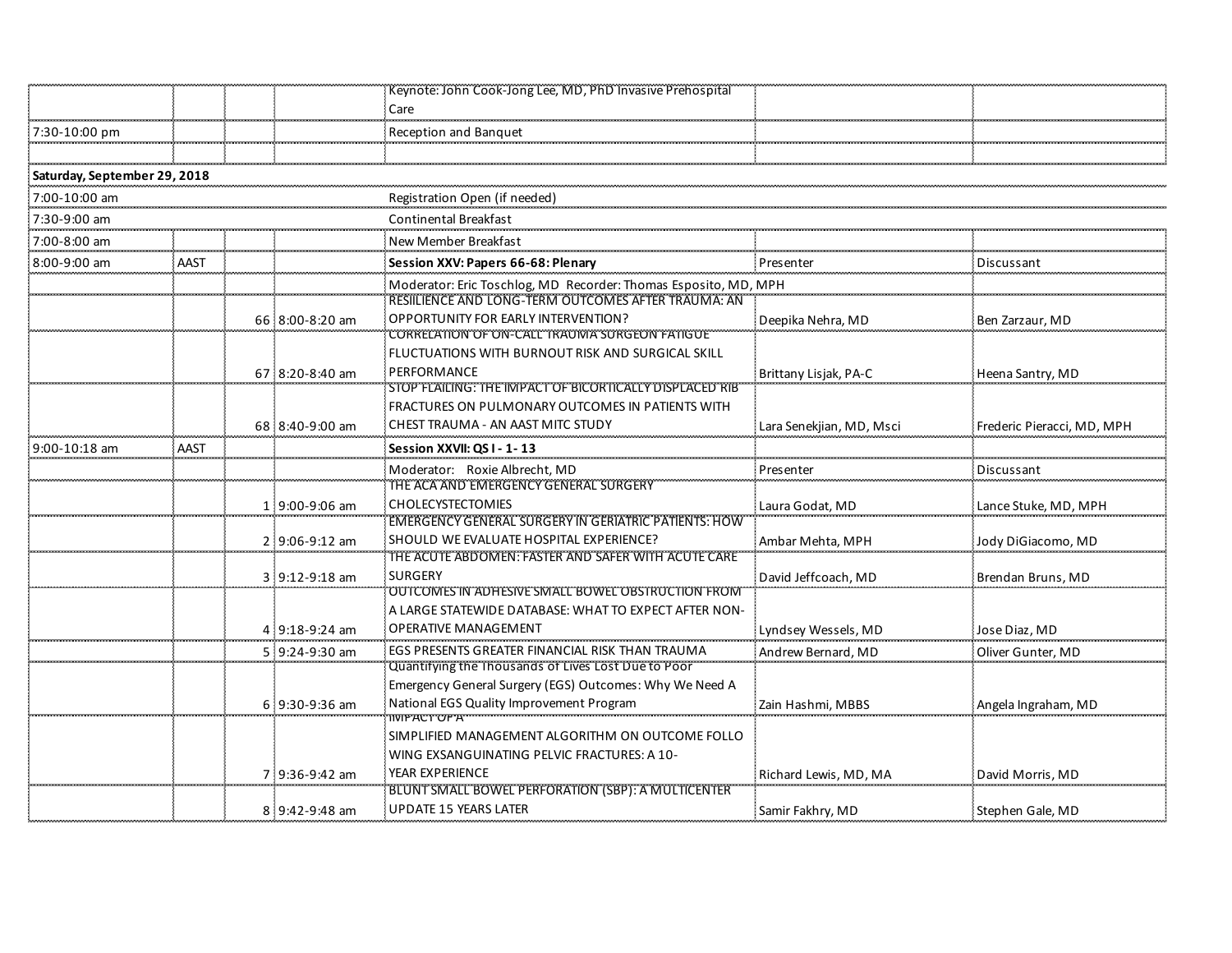|                |      |                   | THE NEED FOR TRAUWA INTERVENTION (NFTI) DEFINES MAJOR                   |                           |                      |
|----------------|------|-------------------|-------------------------------------------------------------------------|---------------------------|----------------------|
|                |      |                   | TRAUMA MORE ACCURATELY THAN INJURY SEVERITY SCORE                       |                           |                      |
|                |      |                   | (ISS) AND REVISED TRAUMA SCORE (RTS): DATA FROM                         |                           |                      |
|                |      |                   | A COLLABORATION OF 35 ADULT AND PEDIATRIC TRAUMA                        |                           |                      |
|                |      | 9 9:48-9:54 am    | <b>CENTERS.</b>                                                         | Jacob Roden Foreman, BA   | William Hoff, MD     |
|                |      |                   | DIAGNOSIS OF DIAPHRAGM INJURIES USING MODERN 256                        |                           |                      |
|                |      |                   | SLICE CT SCANNERS: TOO EARLY TO ABANDON OPERATIVE                       |                           |                      |
|                |      | 10 9:54-10:00 am  | <b>EXPLORATION</b>                                                      | Rindi Uhlich, MD          | <b>TBD</b>           |
|                |      |                   | HOW SAFE AND EFFECTIVE ARE SMALL-BORE CHEST TOBES AT                    |                           |                      |
|                |      |                   | MANAGING DELAYED HEMOTHORACES COMPARED TO LARGE-                        |                           |                      |
|                |      | 11 10:00-10:06 am | <b>BORE CHEST TUBES?</b>                                                | John Cordero, MD          | Ali Salim, MD        |
|                |      |                   | 'COMPARISON'OF'7'AND'11-12'FRENCH ACCESS FOR REBOA!'                    |                           |                      |
|                |      |                   | RESULTS FROM THE AAST AORTIC OCCLUSION FOR                              |                           |                      |
|                |      |                   | RESUSCIATION IN TRAUMA AND ACUTE CARE SURGERY (AORTA)                   |                           |                      |
|                |      | 12 10:06-10:12 am | <b>REGISTRY</b><br>THE IMPACT OF IN-HOSPITAL COMPLICATIONS ON THE LONG- | Joseph DuBose, MD         | Michael Sise, MD     |
|                |      |                   |                                                                         |                           |                      |
|                |      |                   | TERM FUNCTIONAL OUTCOMES OF TRAUMA PATIENTS: A                          |                           |                      |
|                |      | 13 10:12-10:18 am | MULTICENTER STUDY.                                                      | Jae Moo Lee, BA           | David Efron, MD      |
| 10:18-10:30 am |      |                   | <b>Break</b>                                                            |                           |                      |
| 10:30-11:48 am | AAST |                   | Session XXVII: QS II - 14-26                                            |                           |                      |
|                |      |                   | Moderator: Elliott Haut, MD, PhD                                        | Presenter                 | Discussant           |
|                |      |                   | ARE YOU KIDDING? PEDIATRIC TRAUMA CENTER VERIFICATION                   |                           |                      |
|                |      | 14 10:30-10:36 am | <b>IMPROVES OUTCOMES AT AN ADULT CENTER</b>                             | Sean Maloney, MD          | David Margulies, MD  |
|                |      |                   | TRAUMA OVER-TRIAGE, CONCORRENT TRAUMA                                   |                           |                      |
|                |      |                   | ACTIVATION AND OVERLAPPING EGS SURGERY ARE NOT                          |                           |                      |
|                |      |                   | ASSOCIATED WITH SHORT OR LONG TERM MORTALITY IN EGS                     |                           |                      |
|                |      | 15 10:36-10:42 am | <b>PATIENTS</b><br>BEIA-                                                | Ariel Knight, MD          | Sasha Adams, MD      |
|                |      |                   | ADRENERGIC BLOCKADE FOR TREATMENT OF TRAUMATIC BRAI                     |                           |                      |
|                |      | 16 10:42-10:48 am | N INJURY: A RANDOMIZED CONTROLLED TRIAL                                 | Thomas Schroeppel, MD, MS | Bryan Cotton, MD     |
|                |      |                   | Physiologic impact of XSTAT 30 use in the management of non-            |                           |                      |
|                |      | 17 10:48-10:54 am | compressible torso hemorrhage                                           | Alicia Bonanno, MD        | Travis Polk, MD      |
|                |      |                   |                                                                         |                           |                      |
|                |      |                   | PERCENT CHANGE FROM PRE-INJURY BLOOD PRESSURE IS AN                     |                           |                      |
|                |      | 18 10:54-11:00 am | INDEPENDENT PREDICTOR OF MORTALITY IN ELDERLY TRAUMA                    | Kelly Boyle, MD           | Jennifer Hubbard. MD |
|                |      |                   | THE NLRP3 INFLAMMASOME PATHWAY LEADS TO THE LOSS OF                     |                           |                      |
|                |      |                   | BLOOD-BRAIN BARRIER INTEGRITY IN TRAUMATIC BRAIN                        |                           |                      |
|                |      | 19 11:00-11:06 am | <b>INJURY</b>                                                           | Bobby Robinson, MD        | Mayur Patel, MD, MPH |
|                |      |                   | OBESITY IS NOT ASSOCIATED WITH MICROVASCULAR                            |                           |                      |
|                |      | 20 11:06-11:12 am | INFLAMMATION FOLLOWING INJURY                                           | Robert Winfield, MD       | Carlos Brown, MD     |
|                |      |                   | THE DIVERSITY OF SURGICAL CRITICAL CARE. A REPORT OF THE                |                           |                      |
|                |      |                   | TRAUMA ICU PREVALENCE PROJECT (TRIPP), AN AAST MULTI-                   |                           |                      |
|                |      | 21 11:12-11:18 am | INSTITUTIONAL STUDY                                                     | Christopher Michetti, MD  | Panna Codner, MD     |